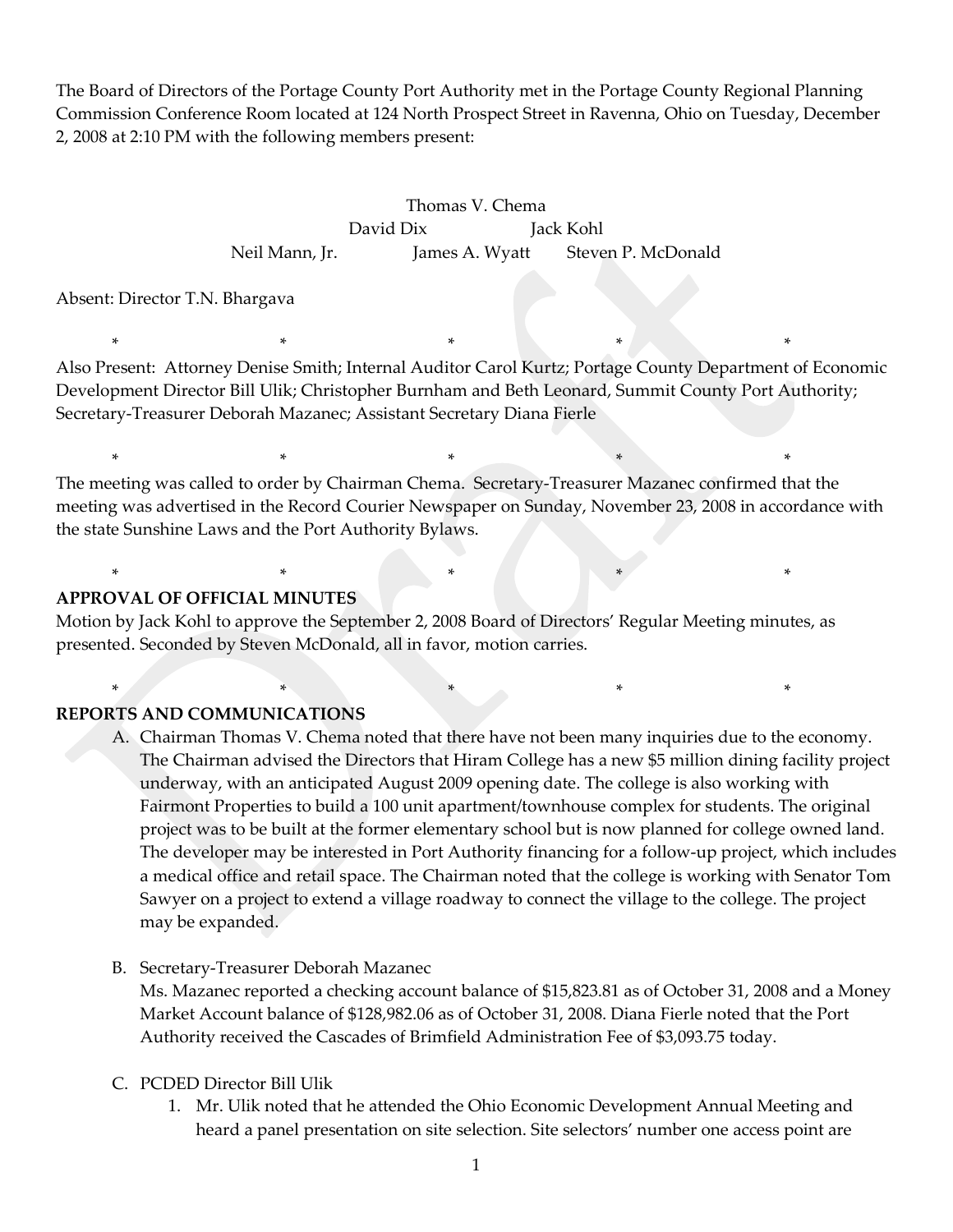websites. He noted that the Portage County website is "woefully lacking" and confusing as it is currently linked to the Portage County Workforce site. He urged the Board of Directors to contract to update the Port Authority website in 2009.

- 2. Mr. Ulik advised the Directors that he has on business visits with the top 25 employers in Portage County. He added that there have not been on-site visits in the past and noted that most of the companies have a reduced working capital. Most are dealing with Cleveland banks and not local lenders.
- 3. Mr. Ulik noted that he has had five inquiries into existing sites since September. Three or four were not qualified for Port Authority funding, two were working capital inquiries, two need Workforce funding, and two were interested in tax abatements.
- 4. Mr. Ulik advised that the Park Ohio FSI facility reopened the foundry in Rootstown with 100 employees. The intent is to reopen the Ravenna facility.
- 5. The Delta Systems ribbon cutting is scheduled for Saturday, December 4, 2008 at 3:00 PM. Each Director should receive an invitation to this state-of-the-art facility.
- 6. The October 2, 2008 Economic Development Summit was successful with 140 attendees. The final cost to the county was \$150.00 after the underwriting. The survey of those attending showed that 80% took something away from the seminar and that 90% would like to see this be an annual event.
- D. Legal Counsel Denise Smith will discuss the retention schedule later in the meeting.

\* \* \* \* \*

E. Internal Auditor Carol Kurtz Ms. Kurtz reported that she reconciled the Port Authority records with the bank statements and the Secretary-Treasurer's report appears to be correct.

# **CONSIDERATION OF NEW RESOLUTIONS AND MOTIONS**

- A. Appropriation 2009 Budget Resolution to appropriate the 2009 budget/08-004
- B. Resolution to authorize payment for bonds for the Secretary-Treasurer, Assistant Secretary, Director Kohl and Director McDonald/08-005.
- C. Authorize payment to the Portage County Department of Economic Development \$100 for October 2, 2008 ED Seminar (\$25/each for Directors David Dix, T.N. Bhargava, Jim Wyatt and Internal Auditor Carol Kurtz)/Journal Entry

## **D. ELECTION OF OFFICERS FOR 2009**

- a. Chairman/08-006
- b. Vice Chairman/08-007
- c. Appointment of Secretary-Treasurer Deborah Mazanec/08-008 Commissioners approved this appointment with Journal Entry #30 adopted 11/18/08, should the Board of Directors desire to make such appointment
- d. Appointment of Assistant Secretary Diana Fierle/08-009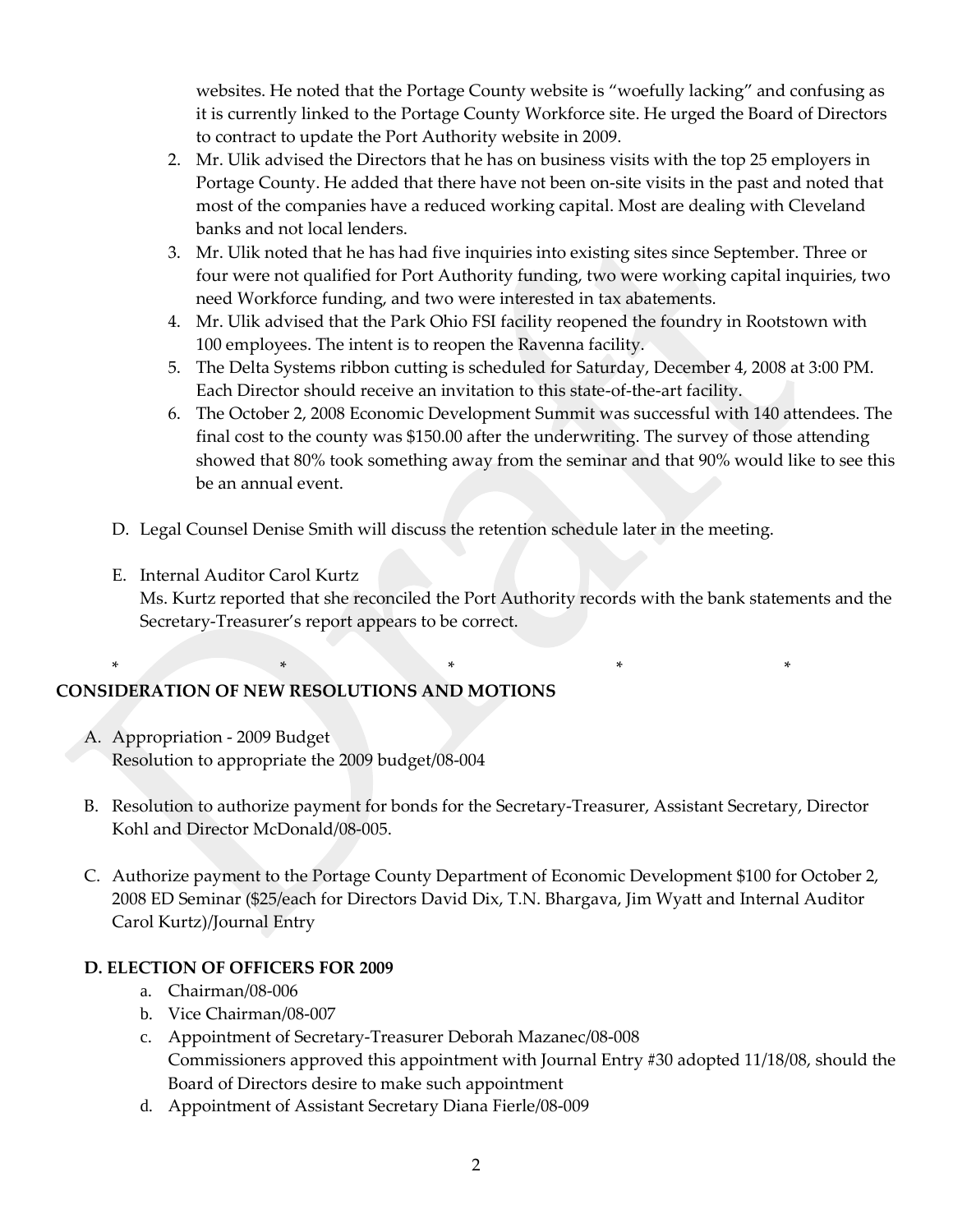Commissioners approved this appointment with Journal Entry #30 adopted 11/18/08, should the Board of Directors desire to make such appointment

- **e.** Enter into agreement with the Portage County Prosecutor's Office for legal services from January 1, 2009 through December 31, 2009/08-010
- f. Resolution to accept accounting services of Portage County Internal Auditor Carol Kurtz for the Portage County Port Authority for 2009. Commissioners approved this appointment with Journal Entry #31 adopted 11/18/08, should the Board of Directors desire to make such appointment/08-011
- g. Resolution authorizing the purchase of items in an amount not to exceed \$100 necessary for the hosting of Portage County Port Authority functions and meeting expenses from January 1, 2009 through December 1, 2009 (Organizational meeting)/08-012
- h. Resolution authorizing payment for meeting notices advertised in the Record-Courier for the year 2009 in an amount not to exceed \$100/08-013.
- **i.** Resolution recommending appointment of a Director by the Governor of Ohio to the Ohio Port Authorities Council. Resolution 07-020 appointed Directors Bhargava and Kohl to this Board and indicates that the Board of Directors will revisit this appointment yearly/08-014.
- j. Resolution to authorize the Portage County Port Authority to pay an amount not to exceed \$150 in dues (exact amount to be determined) to the Ohio Port Authority Council for 2009. Columbiana County Port Authority CEO Tracy Drake has taken over this council during this reorganization period. The next meeting is scheduled for Wednesday, January 28, 2009 with the time and location in Columbus to be determined/08-015.

# **DISCUSSION**

A. Summit County Port Authority

General Update by President and Executive Director Chris Burnham.

\* \* \* \* \* \* \* \* \*

- Mr. Burnham noted that the newly hired prevailing wage and construction coordinator Brian Edwards was to attend today to be introduced, but is ill and out of the office
- Mr. Burnham advised the Directors that the Delta Systems project is complete and closes this week
- The Brimfield Crossings project is now in Phase II. The Mike Casamento TIF has not closed and will restart in the Spring 2009 with the first payment expected in May or June 2009
- The Cascades of Brimfield anticipates that the Kohl's store will move forward
- B. Substitute House Bill 9 Public Records Law (Denise Smith)
	- On June 3, 2008, the Board of Directors adopted Resolution No. 08-002 approving a public records policy for the Portage County Port Authority. Section II (B) of the proposed Public Records Policy requires that a Retention Schedule/General Records Schedule for the maintenance and destruction of records also be provided. The Directors adopted Resolution 08-016 approving the Retention Schedule, as provided by Attorney Denise Smith.
- C. The Board of Directors agreed to ask Proposal from the Portage County Information Technology for the hosting and maintenance of a Portage County Port Authority. IT Director Brian Kelley intends to provide a proposal ASAP. The Directors agreed that a redesign of the Port Authority website is in order. Secretary-Treasurer to prepare bid specs.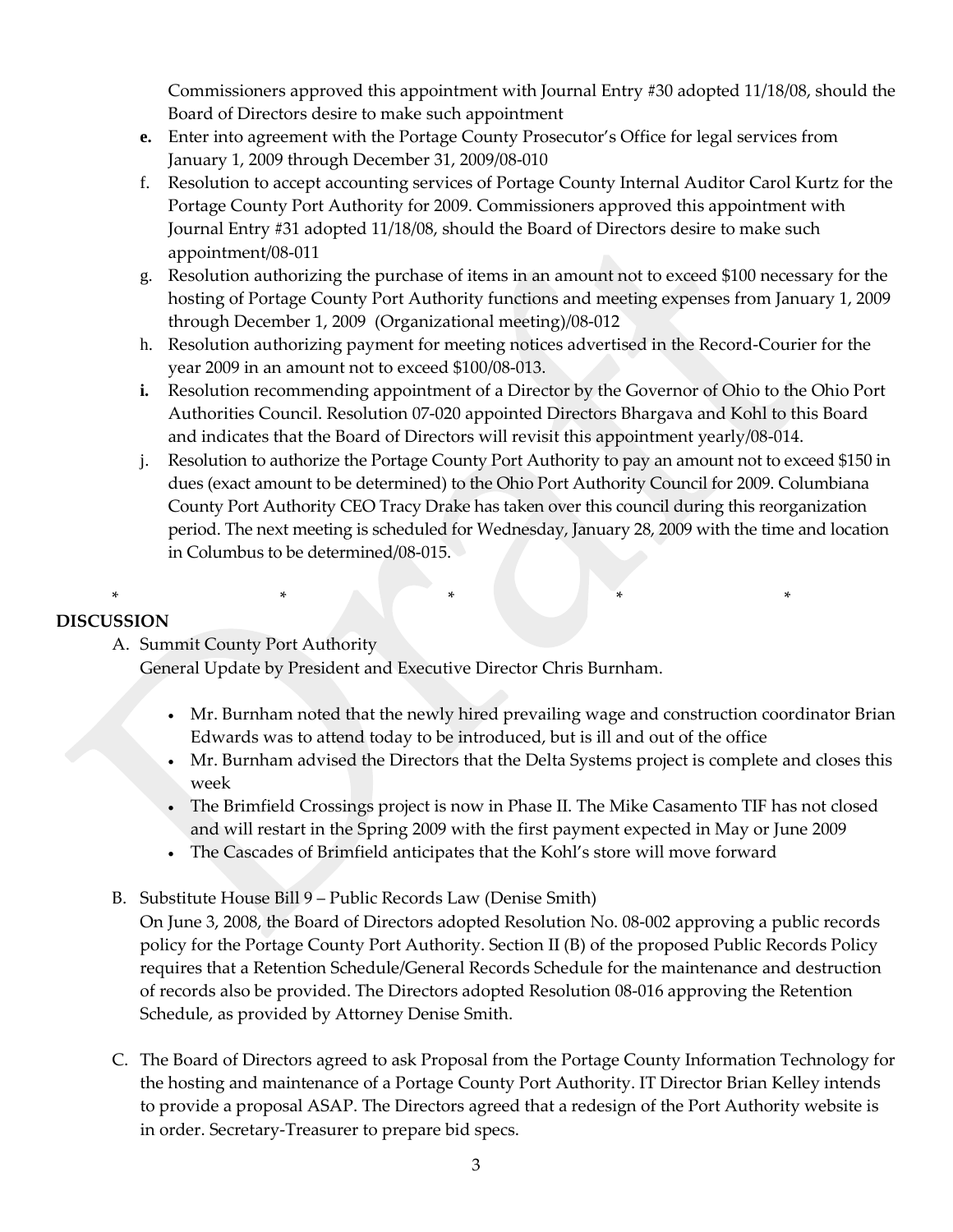#### **CORRESPONDENCE**

A. The Board of Commissioners adopted Resolutions 08-1065, 08-1095, and 08-1111 appointing Directors David Dix, Neil Mann, Jr., and Thomas V. Chema to the Port Authority Board of Directors/Information only

\* \* \* \* \* \* \* \* \* \*

\* \* \* \* \*

#### **SCHEDULED MEETING DATES**

The next regular meeting is scheduled for Tuesday, March 3, 2009 at 2:00 PM

#### **RESOLUTION NO. 08-004**

#### **RE: PORT AUTHORITY FISCAL 2009 APPROPRIATION MEASURE**

It was moved by Steven P. McDonald, seconded by James A. Wyatt, Jr. that the following Resolution be adopted:

\* \* \* \* \* \* \* \* \* \* \* \* \*

| WHEREAS,         | the Portage County Budget Commission has provided the Official Certificate of<br>Estimated Resources for 2009 for the Portage County Port Authority; and                                                                                                                                                                                                                                                    |
|------------------|-------------------------------------------------------------------------------------------------------------------------------------------------------------------------------------------------------------------------------------------------------------------------------------------------------------------------------------------------------------------------------------------------------------|
| WHEREAS,         | Article VI, Section 2 of the Rules and Regulations of the Portage County Port Authority<br>requires that Port Authority funds be appropriated; now therefore be it                                                                                                                                                                                                                                          |
| <b>RESOLVED,</b> | by the Portage County Port Authority Board of Directors that funds are set aside for Port<br>Authority expenditures during the fiscal year ending December 31, 2009 as detailed in<br>the following Portage County Port Authority 2009 Budget; and be it further                                                                                                                                            |
| <b>RESOLVED,</b> | that the Board of Directors finds and determines that all formal actions of this Board<br>concerning and relating to the adoption of this resolution were taken in an open meeting<br>of this Board and that all deliberations of this Board that resulted in those formal actions<br>were in a meeting open to the public in compliance with the law including Section<br>121.22 of the Ohio Revised Code. |
|                  | PORTAGE COUNTY PORT AUTHORITY                                                                                                                                                                                                                                                                                                                                                                               |

| POKTAGE COUNTT POKT AUTHORITY |                                    |              |  |
|-------------------------------|------------------------------------|--------------|--|
|                               |                                    |              |  |
|                               |                                    |              |  |
|                               | <b>Estimated Beginning Balance</b> | Amount       |  |
|                               | <b>Checking Account</b>            | \$9,000.00   |  |
|                               | Money Market Account               | \$128,000.00 |  |
|                               | <b>Total Estimated Balance</b>     | \$137,000.00 |  |
|                               |                                    |              |  |
|                               | Description                        |              |  |
|                               | Revenues                           |              |  |
|                               | May 2009 - Cascades Admin. Fees    | \$3,056.00   |  |
|                               |                                    |              |  |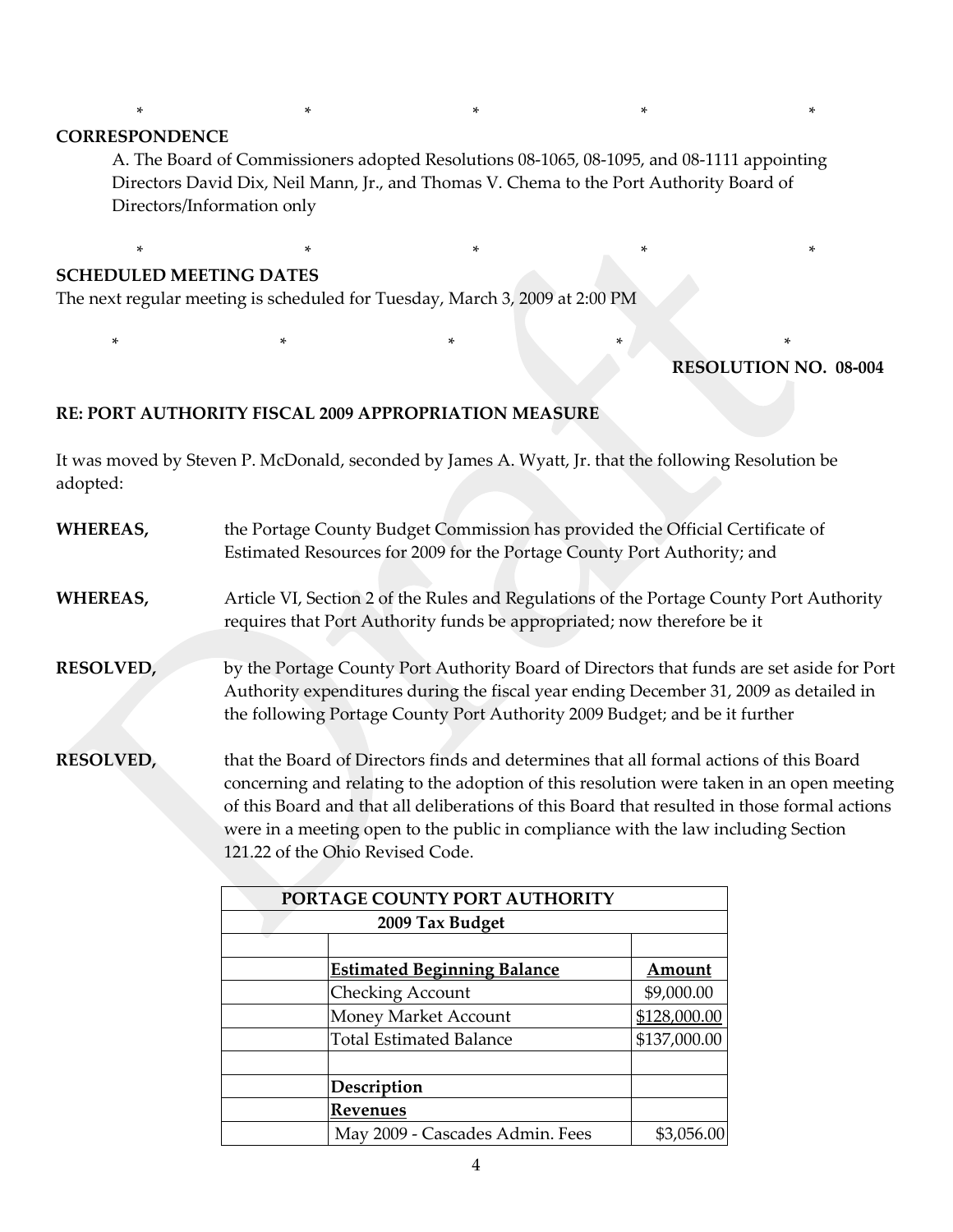| Nov. 2009 - Cascades Admin. Fees  | \$3,056.00   |
|-----------------------------------|--------------|
| <b>Total Revenues</b>             | \$6,112.00   |
|                                   |              |
| <b>Total Estimated Resources</b>  | \$143,112.00 |
|                                   |              |
| <u>Expenses</u>                   |              |
| Employee Full-time Salaries (ED   | \$0.00       |
| Director)                         |              |
| <b>PERS</b>                       | \$0.00       |
| Medicare                          | \$0.00       |
| <b>Workers Compensation</b>       | \$0.00       |
| <b>Health Benefits</b>            | \$0.00       |
|                                   |              |
| <b>Contract Services</b>          | \$600.00     |
| <b>Training/Meeting Expenses</b>  | \$500.00     |
| Transportation                    | \$500.00     |
| <b>Membership Dues</b>            | \$15,950.00  |
| Advertising/Marketing             | \$2,162.00   |
| Telephone                         | \$0.00       |
| Postage                           | \$0.00       |
| Rent                              | \$0.00       |
| Professional & Technical Services | \$500.00     |
| <b>Other Services</b>             | \$300.00     |
|                                   |              |
| Materials & Supplies              | \$200.00     |
| Photocopy & Printing Supplies     | \$0.00       |
| (Copier)                          |              |
| <b>Food Supplies</b>              | \$400.00     |
|                                   |              |
| <b>Total Expenses</b>             | \$21,112.00  |

Voice Vote as Follows:

T.N. Bhargava, Absent Thomas V. Chema, Yea; David Dix, Yea; Jack Kohl, Yea; James A. Wyatt, Jr., Yea;

Neil Mann, Jr., Yea; Steven P. McDonald, Yea;

\* \* \* \* \*

\* \* \* \* \* \* \* \* \*

**RESOLUTION NO. 08-005**

## **RE: AUTHORIZE THE PURCHASE OF SURETY BONDS FOR THE SECRETARY-TREASURER, ASSISTANT SECRETARY, AND DIRECTORS JACK KOHL AND STEVEN MCDONALD OF THE PORTAGE COUNTY PORT AUTHORITY.**

It was moved by Jack Kohl, seconded by Steven McDonald that the following resolution be adopted: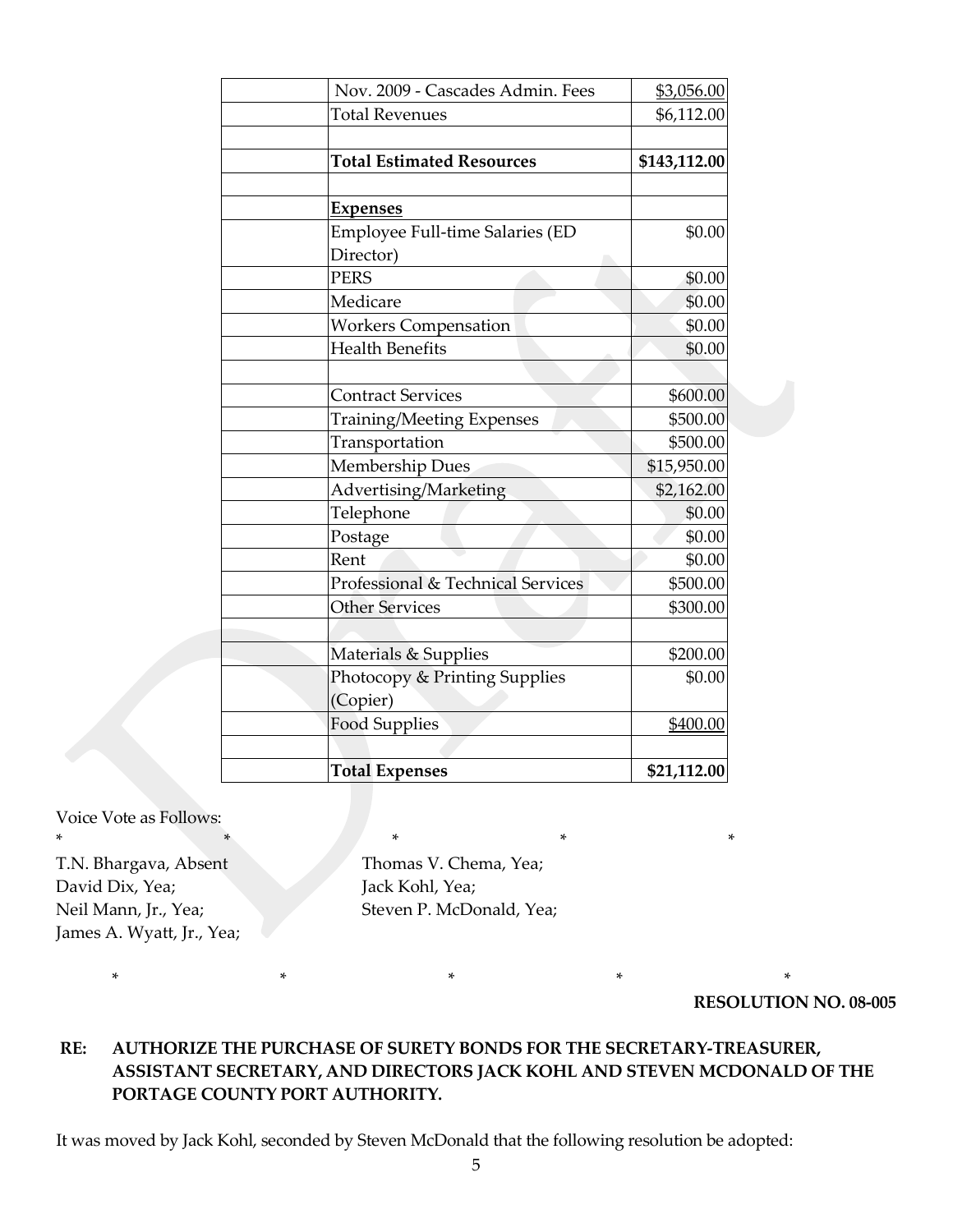| WHEREAS,         | Article IV, Section 10 of the Port Authority By-Laws requires that: "Checks, drafts, notes,<br>bonds and other instruments requiring the payment of sums of money shall be executed<br>with two signatures: one being of the Chairman or Vice-Chairman, and the other being<br>the Secretary-Treasurer. The Board of Directors may at any time or from time to time<br>designate one or more of its members or any other employee or officer to execute any<br>such instrument for and on behalf of the Authority."; and |
|------------------|--------------------------------------------------------------------------------------------------------------------------------------------------------------------------------------------------------------------------------------------------------------------------------------------------------------------------------------------------------------------------------------------------------------------------------------------------------------------------------------------------------------------------|
| WHEREAS,         | the Board of Directors have agreed that Assistant Secretary Diana Fierle be a second<br>signatory on the Port Authority checking account and designated Directors Jack Kohl<br>and Steven P. McDonald to sign also as secondary signatory on the checking account;<br>now therefore be it                                                                                                                                                                                                                                |
| <b>RESOLVED,</b> | in accordance with Section 7 (B) of the By-Laws, the Board of Directors authorizes the<br>purchase of surety bonds for the Secretary-Treasurer, Assistant Secretary, and Directors<br>Jack Kohl and Steven P. McDonald; and be it further                                                                                                                                                                                                                                                                                |
| <b>RESOLVED,</b> | that the purchase is to be made from the Edward H. Sutton Insurance Agency, Inc., P.O.<br>Box 271, Aurora, Ohio 44202, in an amount of \$100 per year for each \$5000 Surety<br>Bond; and be it further                                                                                                                                                                                                                                                                                                                  |
| <b>RESOLVED,</b> | that the Board of Directors finds and determines that all formal actions of this Board<br>concerning and relating to the adoption of this resolution were taken in an open meeting of<br>this Board and that all deliberations of this Board that resulted in those formal actions were<br>in meeting open to the public in compliance with the law including Section 121.22 of the<br>Ohio Revised Code.                                                                                                                |

Voice vote was as follows:

\* \* \* \* \* T.N. Bhargava, absent; Thomas V. Chema, yea; David Dix, yea; James Wyatt, yea; Jack Kohl, yea; Neil Mann, Jr., yea; Steven P. McDonald, yea;

\* \* \* \* \* \* \* \* \* \* \*

**RESOLUTION NO. 08-006**

# **RE: T.N. BHARGAVA ELECTED CHAIRMAN OF THE BOARD OF DIRECTORS FOR THE PORTAGE COUNTY PORT AUTHORITY FOR THE YEAR 2009**

It was moved by Jack Kohl, seconded by Steven McDonald that the following resolution be adopted:

**RESOLVED,** that T.N. Bhargava is elected to preside at all regular and special meetings in 2009 for a term of one year or until the next organizational meeting of the Board; and be it further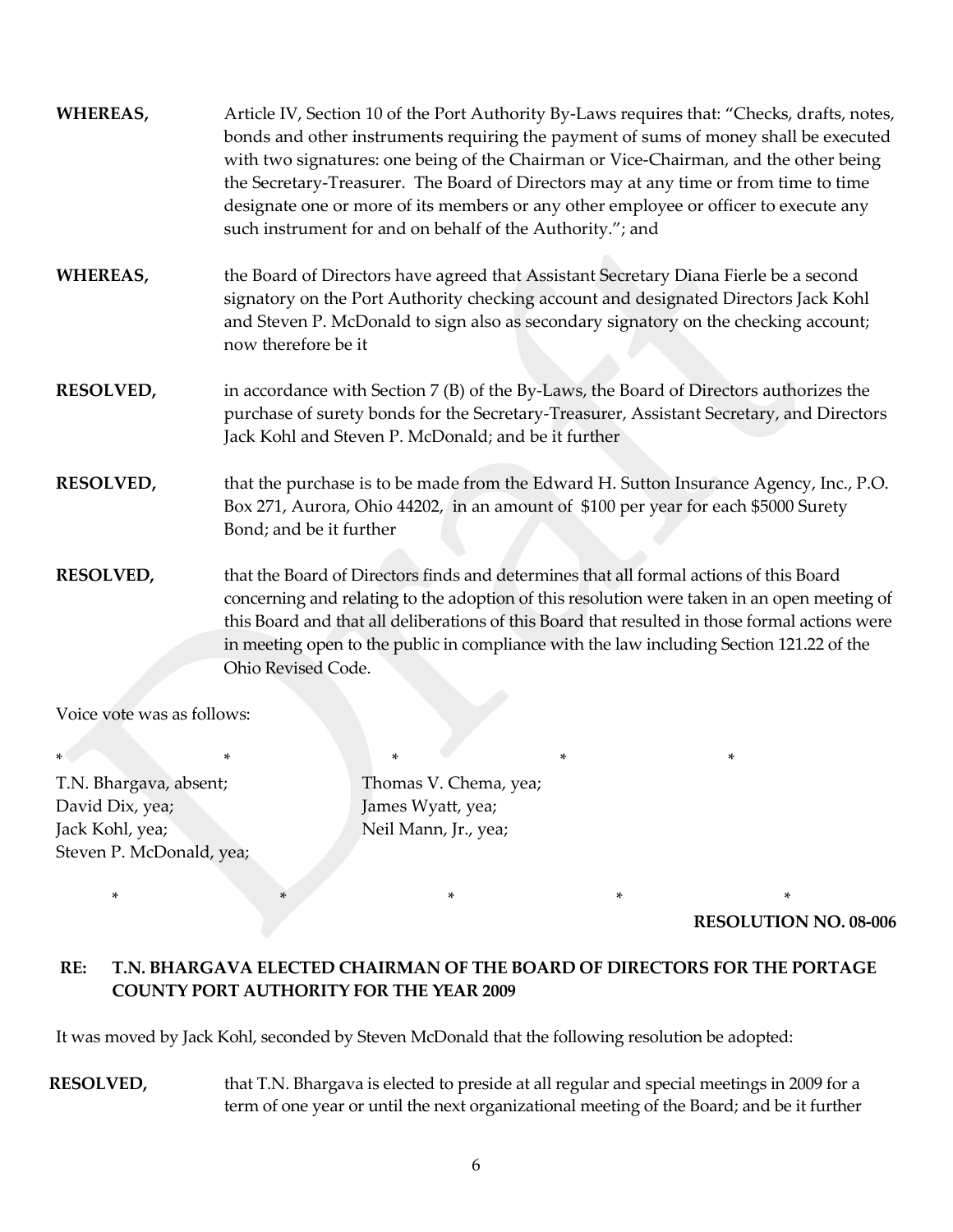**RESOLVED,** that the Board of Directors finds and determines that all formal actions of this Board concerning and relating to the adoption of this resolution were taken in an open meeting of this Board and that all deliberations of this Board that resulted in those formal actions were in meeting open to the public in compliance with the law including Section 121.22 of the Ohio Revised Code.

Voice Vote as Follows: \* \* \* \* \* \* \* \* \* \* \* T.N. Bhargava, Absent Thomas V. Chema, Yea; David Dix, Yea; Jack Kohl, Yea; James A. Wyatt, Jr., Yea;

Neil Mann, Jr., Yea; Steven P. McDonald, Yea;

\* \* \* \* \* \* \* \* \* \* \* \*

**RESOLUTION NO. 08-007**

### **RE: JACK KOHL ELECTED VICE-CHAIRMAN OF THE BOARD OF DIRECTORS FOR THE PORTAGE COUNTY PORT AUTHORITY FOR THE YEAR 2009.**

It was moved by Neil Mann, seconded by David Dix that the following resolution be adopted:

**RESOLVED,** that Jack Kohl is elected Vice-Chairman of the Board of Directors of the Portage County Port Authority for the year 2009 or until the next organizational meeting of the Board, to preside at all regular and special meetings when and while the Chairman shall vacate the Chair, when so acting shall have all the powers of the Chairman; and be it further

**RESOLVED,** that the Board of Directors finds and determines that all formal actions of this Board concerning and relating to the adoption of this resolution were taken in an open meeting of this Board and that all deliberations of this Board that resulted in those formal actions were in meeting open to the public in compliance with the law including Section 121.22 of the Ohio Revised Code.

Voice Vote as Follows:

\* \* \* \* \* \* \* \* T.N. Bhargava, Absent Thomas V. Chema, Yea; David Dix, Yea; Jack Kohl, Yea; James A. Wyatt, Jr., Yea;

Neil Mann, Jr., Yea; Steven P. McDonald, Yea;

\* \* \* \* \*

**RESOLUTION NO. 08-008**

### **RE: APPOINT DEBORAH MAZANEC AS SECRETARY-TREASURER OF THE BOARD OF DIRECTORS FOR THE PORTAGE COUNTY PORT AUTHORITY FOR THE YEAR 2009.**

It was moved by James Wyatt, seconded by David Dix that the following resolution be adopted: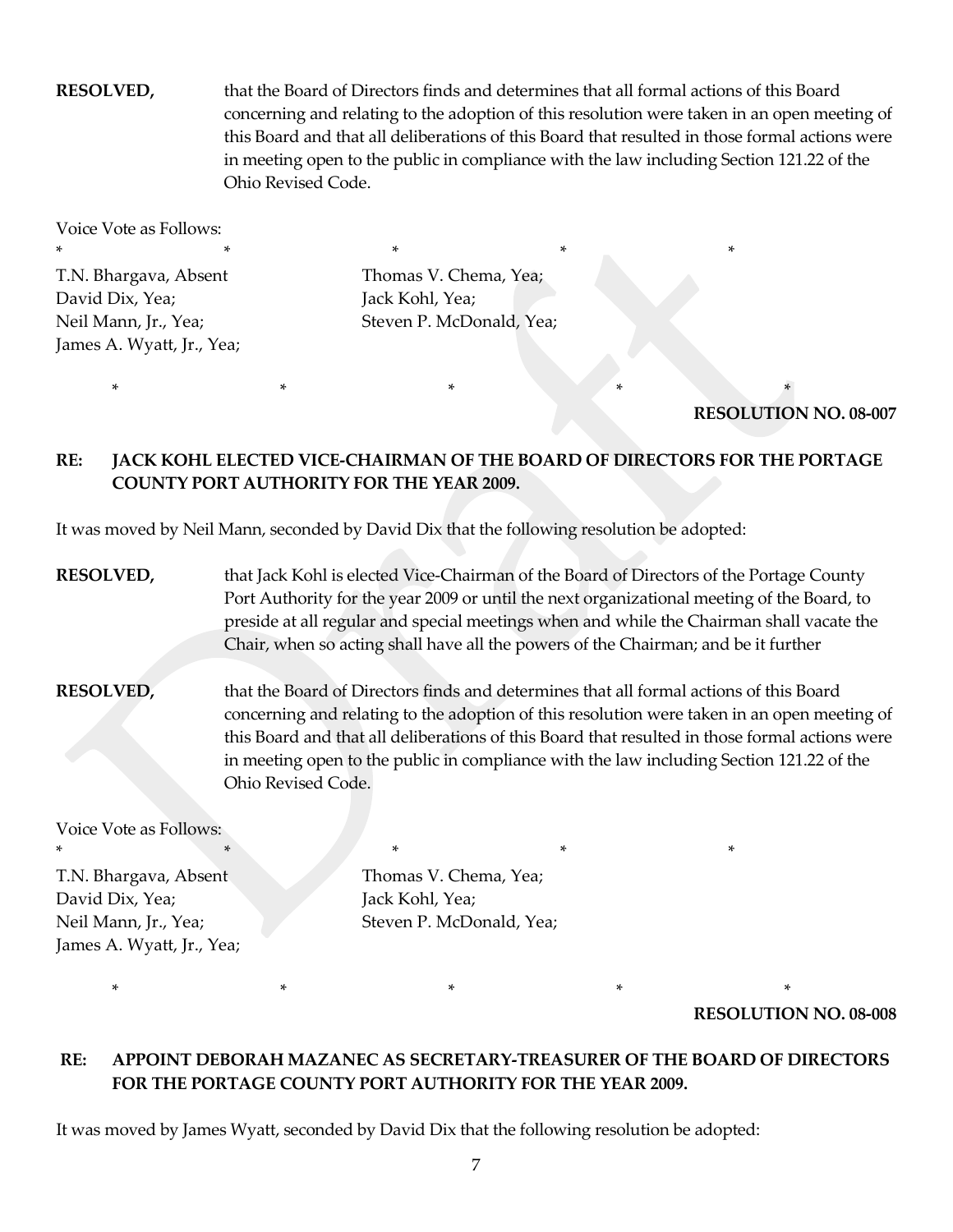**RESOLVED,** that Deborah Mazanec is appointed by the Board of Directors of the Portage County Port Authority as Secretary-Treasurer of the Board for the year 2009 or until the next organizational meeting of the Board; and be it further

**RESOLVED,** that the Board of Directors finds and determines that all formal actions of this Board concerning and relating to the adoption of this resolution were taken in an open meeting of this Board and that all deliberations of this Board that resulted in those formal actions were in meeting open to the public in compliance with the law including Section 121.22 of the Ohio Revised Code.

Voice Vote as Follows: \* \* \* \* \* \* \* \* \* \* \* \* \* \* \*

T.N. Bhargava, Absent Thomas V. Chema, Yea; David Dix, Yea; Jack Kohl, Yea; James A. Wyatt, Jr., Yea;

Neil Mann, Jr., Yea; Steven P. McDonald, Yea;

#### **RESOLUTION NO. 08-009**

## **RE: APPOINT DIANA FIERLE AS ASSISTANT SECRETARY OF THE BOARD OF DIRECTORS IN THE ABSENCE OF THE SECRETARY OF THE PORTAGE COUNTY PORT AUTHORITY.**

\* \* \* \* \* \* \* \* \*

It was moved by David Dix, seconded by Steven McDonald that the following resolution be adopted:

**RESOLVED,** that Diana Fierle is appointed by the Board of Directors of the Portage County Port Authority as Assistant Secretary in the absence of the Secretary for the Board, for the year 2007 or until the next organizational meeting of the Board; and be it further

**RESOLVED,** that the Board of Directors finds and determines that all formal actions of this Board concerning and relating to the adoption of this resolution were taken in an open meeting of this Board and that all deliberations of this Board that resulted in those formal actions were in meeting open to the public in compliance with the law including Section 121.22 of the Ohio Revised Code.

Voice Vote as Follows:

\* \* \* \* \* T.N. Bhargava, Absent Thomas V. Chema, Yea; David Dix, Yea; Jack Kohl, Yea; James A. Wyatt, Jr., Yea;

Neil Mann, Jr., Yea; Steven P. McDonald, Yea;

\* \* \* \* \*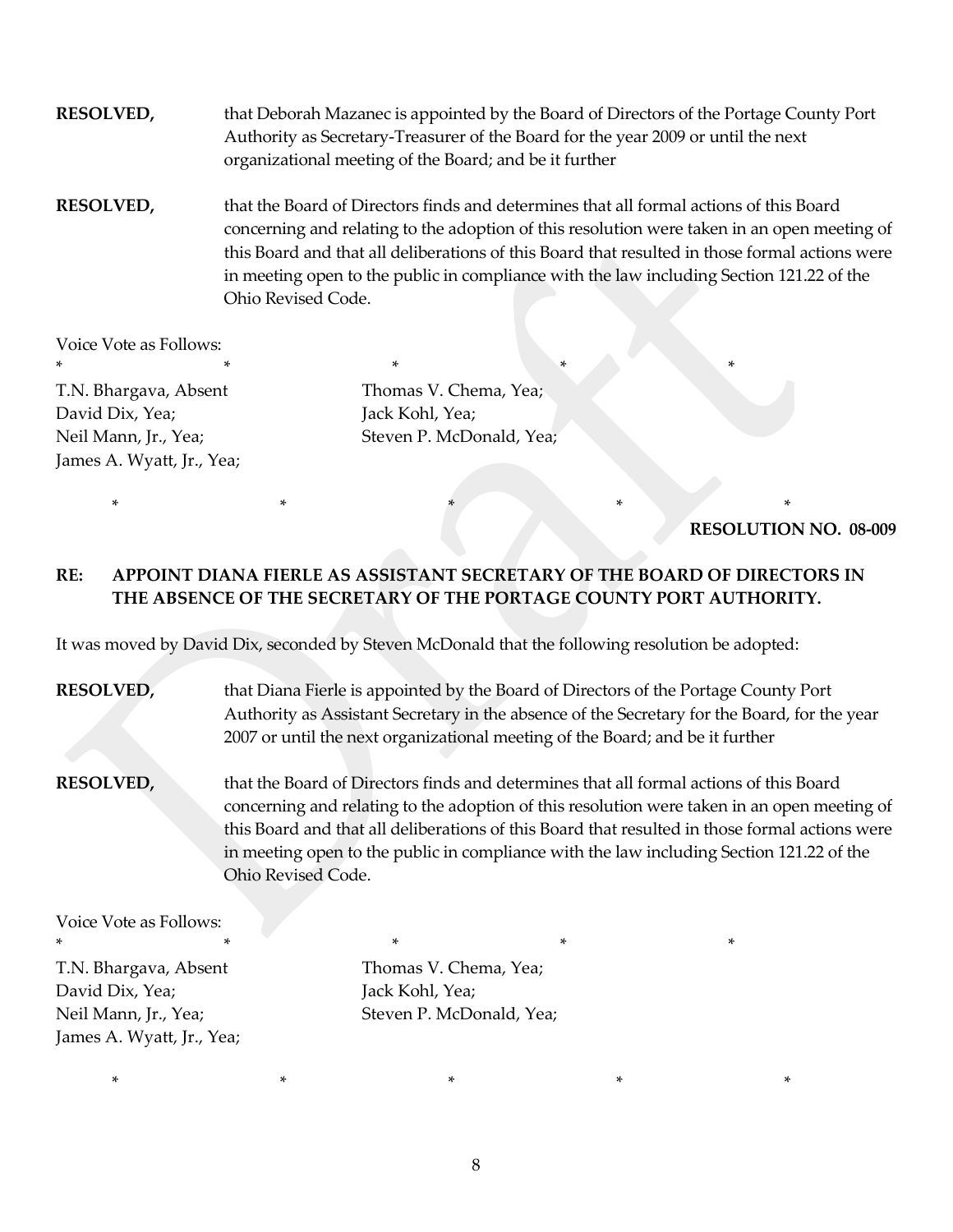# **RE: AGREE TO ENTER INTO AN AGREEMENT WITH THE PORTAGE COUNTY PROSECUTOR FOR LEGAL SERVICES FOR THE PORTAGE COUNTY PORT AUTHORITY FOR THE YEAR 2009.**

It was moved by Neil Mann, seconded by James Wyatt that the following resolution be adopted:

- **RESOLVED,** that the Board of Directors accepts the proposal from the Portage County Prosecutor legal services for the Port Authority for the year 2009 at a cost of One Dollar and No Cents (\$1.00); and be it further
- **RESOLVED,** that the Board of Directors finds and determines that all formal actions of this Board concerning and relating to the adoption of this resolution were taken in an open meeting of this Board and that all deliberations of this Board that resulted in those formal actions were in meeting open to the public in compliance with the law including Section 121.22 of the Ohio Revised Code.

Voice Vote as Follows:

\* \* \* \* \* \* \* \* \* \* \* T.N. Bhargava, Absent Thomas V. Chema, Yea; David Dix, Yea; Jack Kohl, Yea; James A. Wyatt, Jr., Yea;

Neil Mann, Jr., Yea; Steven P. McDonald, Yea;

**RESOLUTION NO. 08-011**

### **RE: ACCEPT ACCOUNTING SERVICES OF PORTAGE COUNTY INTERNAL AUDITOR CAROL KURTZ FOR THE PORTAGE COUNTY PORT AUTHORITY.**

\* \* \* \* \*

It was moved by David Dix, seconded by Steven McDonald that the following resolution be adopted:

- **RESOLVED,** that the Board of Directors accepts the offer from the Portage County Board of Commissioners for accounting services for the Portage County Board of Commissioners' Internal Auditor Carol Kurtz for a period beginning December 2, 2008 and ending December 31, 2009, at a cost of One Dollar (\$1.00); and be it further **RESOLVED,** that the Board of Directors finds and determines that all formal actions of this Board
- concerning and relating to the adoption of this resolution were taken in an open meeting of this Board and that all deliberations of this Board that resulted in those formal actions were in meeting open to the public in compliance with the law including Section 121.22 of the Ohio Revised Code.

Voice Vote as Follows:

9

\* \* \* \* \*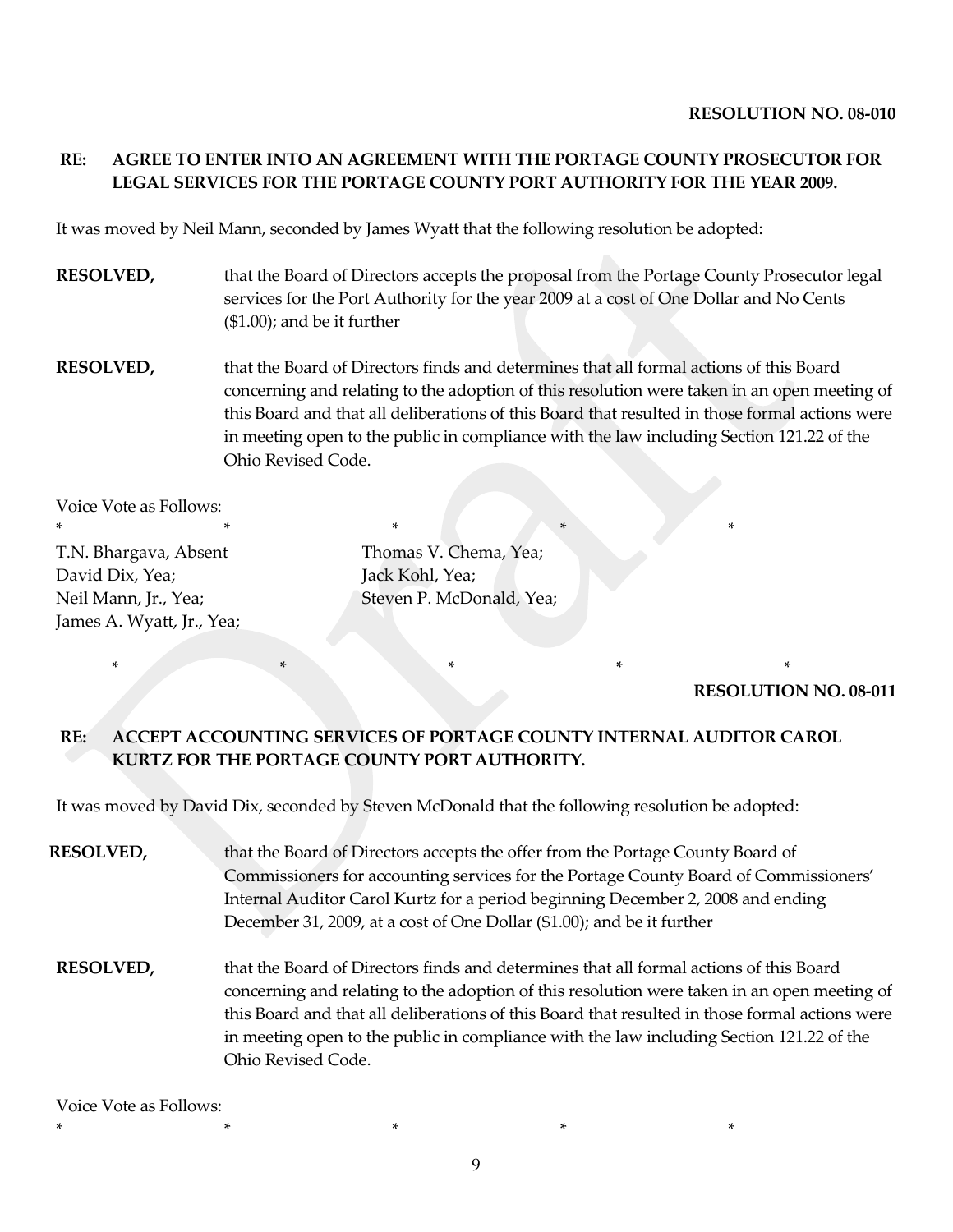David Dix, Yea; Jack Kohl, Yea; James A. Wyatt, Jr., Yea;

T.N. Bhargava, Absent Thomas V. Chema, Yea; Neil Mann, Jr., Yea; Steven P. McDonald, Yea;

\* \* \* \* \*

**RESOLUTION NO. 08-012 - RE: AUTHORIZATION FOR THE PURCHASE OF ITEMS NECESSARY FOR THE HOSTING OF PORTAGE COUNTY PORT AUTHORITY FUNCTIONS AND MEETING EXPENSES FROM JANUARY 1, 2009 THROUGH DECEMBER 31, 2009.** 

It was moved by David Dix, seconded by Steven McDonald that the following Resolution be adopted:

| <b>WHEREAS,</b>                                                                               | the Board of Directors hosts various meetings and functions throughout the year for<br>which they must authorize the purchase of items necessary for those events; and                                                                                                                                                                                                                                    |                                                                                                                                                                                                                                             |   |   |
|-----------------------------------------------------------------------------------------------|-----------------------------------------------------------------------------------------------------------------------------------------------------------------------------------------------------------------------------------------------------------------------------------------------------------------------------------------------------------------------------------------------------------|---------------------------------------------------------------------------------------------------------------------------------------------------------------------------------------------------------------------------------------------|---|---|
| <b>WHEREAS,</b>                                                                               | in accordance with the Auditor of the State of Ohio Bulletin 2004-002, which requires<br>"that expenditures of public funds for coffee, meals, refreshments, or other amenities<br>have prior authorization by the appropriate legislative authority"; now therefore be it                                                                                                                                |                                                                                                                                                                                                                                             |   |   |
| <b>RESOLVED,</b>                                                                              |                                                                                                                                                                                                                                                                                                                                                                                                           | that the Portage County Port Authority Board of Directors does hereby authorize the<br>purchase of items necessary to host various meetings and events throughout the year<br>2009 in a total amount not to exceed \$100; and be it further |   |   |
| <b>RESOLVED,</b>                                                                              | that the Board of Directors finds and determines that all formal actions of this Board<br>concerning and relating to the adoption of this resolution were taken in an open meeting<br>of this Board and that all deliberations of this Board that resulted in those formal actions<br>were in meeting open to the public in compliance with the law including Section 121.22<br>of the Ohio Revised Code. |                                                                                                                                                                                                                                             |   |   |
| Voice Vote as Follows:                                                                        |                                                                                                                                                                                                                                                                                                                                                                                                           | *                                                                                                                                                                                                                                           | * | * |
| T.N. Bhargava, Absent<br>David Dix, Yea;<br>Neil Mann, Jr., Yea;<br>James A. Wyatt, Jr., Yea; |                                                                                                                                                                                                                                                                                                                                                                                                           | Thomas V. Chema, Yea;<br>Jack Kohl, Yea;<br>Steven P. McDonald, Yea;                                                                                                                                                                        |   |   |

\* \* \* \* \* **RESOLUTION NO. 08-013 - RE: AUTHORIZATION FOR PAYMENT TO THE RECORD PUBLISHING COMPANY FOR LEGAL NOTICES OF THE PORTAGE COUNTY PORT AUTHORITY MEETINGS IN 2009.**

It was moved by Jack Kohl, seconded by Neil Mann that the following Resolution be adopted: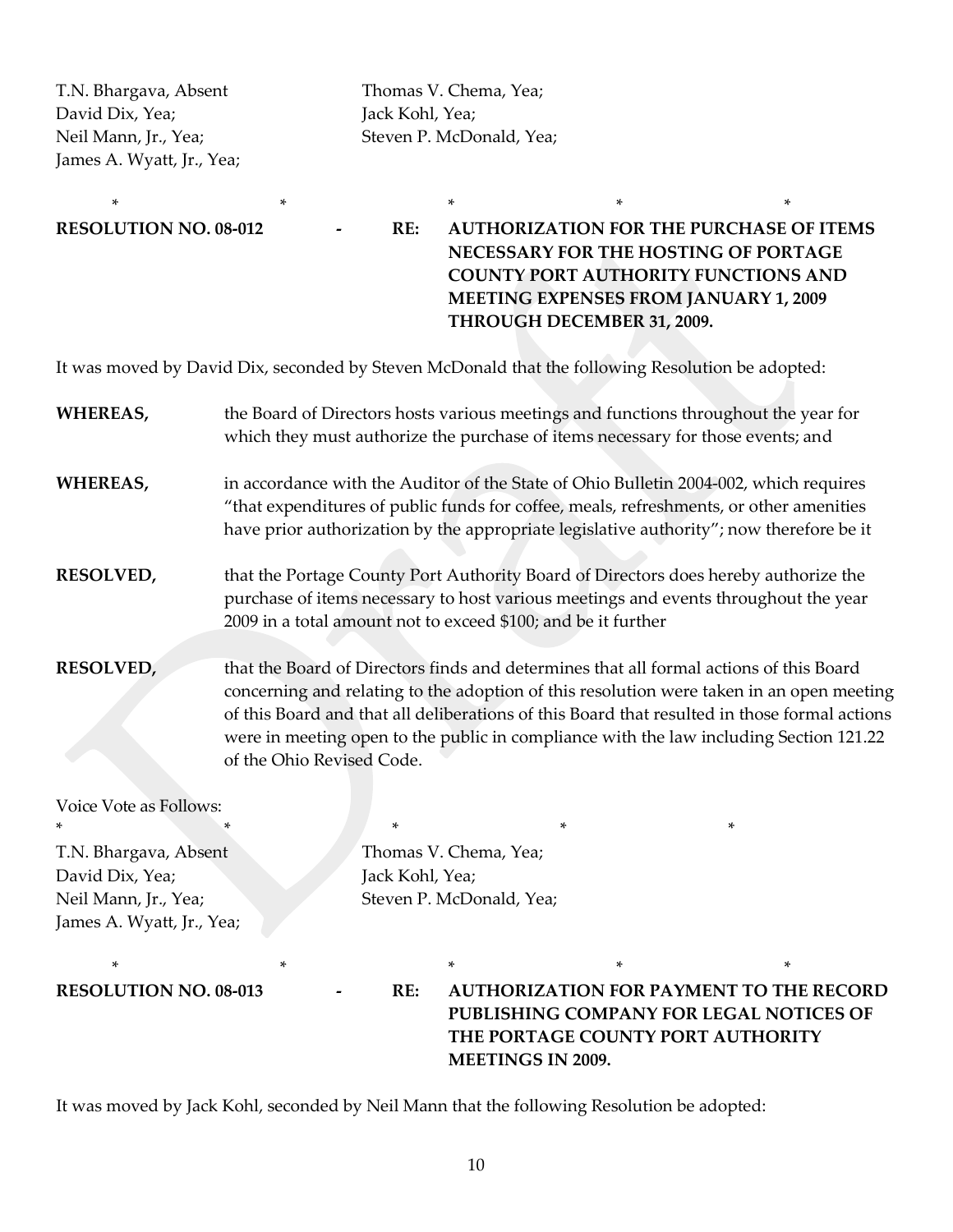**RESOLVED,** that the Portage County Port Authority Board of Directors does hereby authorize payment to the Record Publishing Company of Ravenna for various legal notices published in the Record-Courier Newspaper of the Board of Directors' regular and special meetings throughout the year 2009 in a total amount not to exceed \$100; and be it further

**RESOLVED,** that the Board of Directors finds and determines that all formal actions of this Board concerning and relating to the adoption of this resolution were taken in an open meeting of this Board and that all deliberations of this Board that resulted in those formal actions were in meeting open to the public in compliance with the law including Section 121.22 of the Ohio Revised Code.

Voice Vote as Follows: \* \* \* \* \* \* \* \* \* \* \* T.N. Bhargava, Absent Thomas V. Chema, Yea; David Dix, Abstains; Jack Kohl, Yea; Neil Mann, Jr., Yea; Steven P. McDonald, Yea; James A. Wyatt, Jr., Yea;

**RESOLUTION NO. 08-014**

# **RE: APPOINTMENT OF DIRECTOR THOMAS CHEMA AND DIRECTOR JACK KOHL AS THE PORTAGE COUNTY PORT AUTHORITY APPOINTMENTS TO THE OHIO PORT AUTHORITY COUNCIL FOR 2009.**

\* \* \* \* \* \* \* \*

It was moved by Steven McDonald, seconded by David Dix that the following Resolution be adopted:

| WHEREAS,         | the Portage County Port Authority was created by the Portage County Board of<br>Commissioners in April 2002 by Resolution No. 02-0372 under Section 4582 of the Ohio<br>Revised Code; and                                                                                                                                                                                          |                      |
|------------------|------------------------------------------------------------------------------------------------------------------------------------------------------------------------------------------------------------------------------------------------------------------------------------------------------------------------------------------------------------------------------------|----------------------|
| WHEREAS,         | appointments to the Port Authority were made by the Board of Commissioners on<br>November 22, 2005 by Resolution No. 05-1184; and                                                                                                                                                                                                                                                  |                      |
| WHEREAS,         | the Ohio Port Authorities Council was created by Executive Order 98-09V; now<br>therefore be it                                                                                                                                                                                                                                                                                    |                      |
| <b>RESOLVED,</b> | that the Portage County Port Authority Board of Directors makes the following<br>appointments for the Portage County Port Authority representative to the Ohio Port<br>Authorities Council for the year 2009 (the third year of the term). The Board of Directors<br>notes that term of this appointment is three (3) years but they agreed to revisit this<br>appointment yearly: |                      |
|                  | Director Thomas V. Chema                                                                                                                                                                                                                                                                                                                                                           | Director Jack Kohl   |
|                  | P.O. Box 67                                                                                                                                                                                                                                                                                                                                                                        | 144 East Main Street |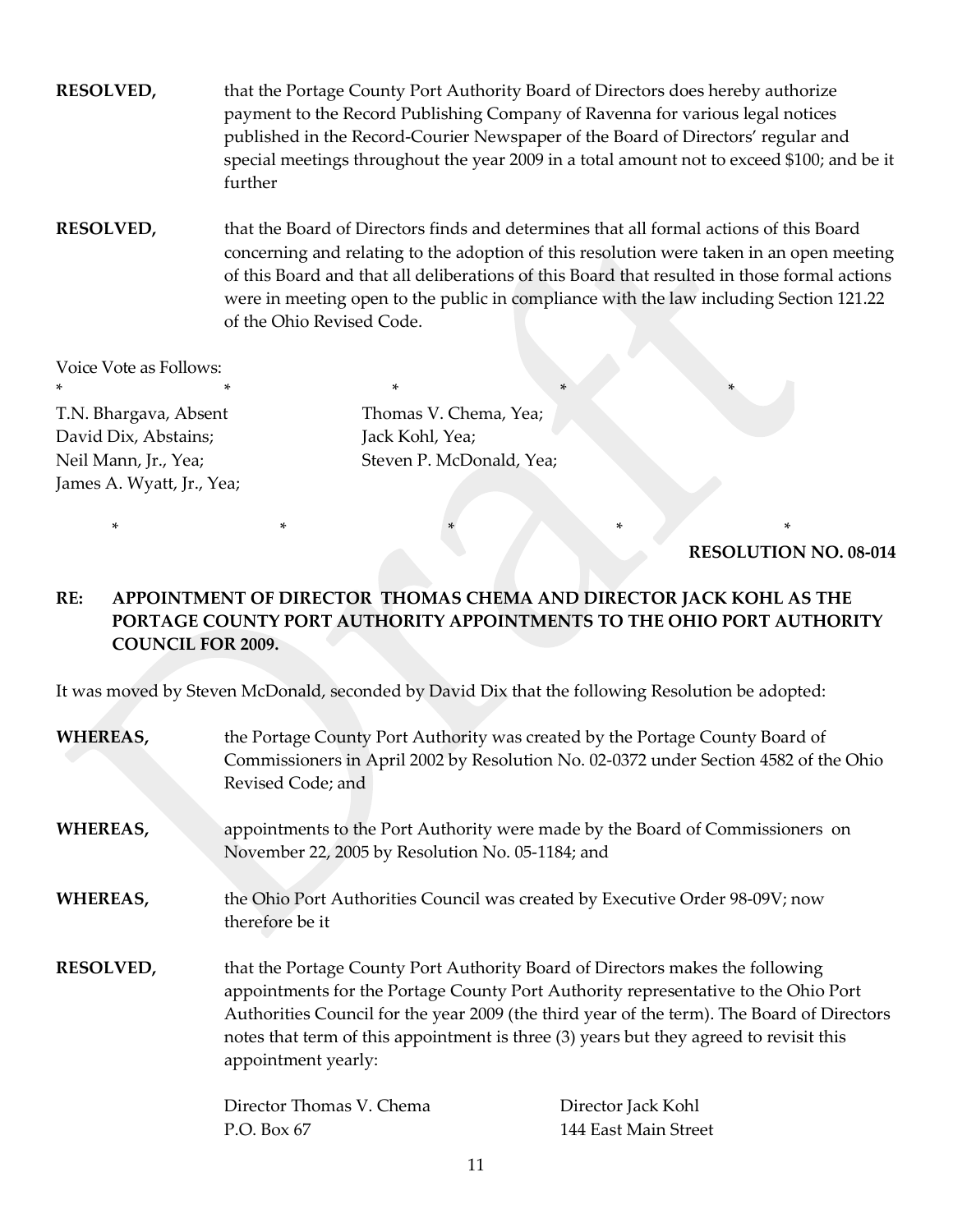- **RESOLVED,** that the Board of Directors authorizes Director Chema and/or Director Kohl to travel to regular and special meetings of the Ohio Port Authorities Council throughout 2009. The Board of Directors also authorizes the Directors to spend the night prior to the meetings when the meetings begin prior to 10:00 AM in the morning and authorizes reimbursement of the Directors travel expenses in accordance with the Port Authorities' Travel and Expense Reimbursement Policy; and be it further
- **RESOLVED,** that the Board of Directors finds and determines that all formal actions of this Board concerning and relating to the adoption of this resolution were taken in an open meeting of this Board and that all deliberations of this Board that resulted in those formal actions were in a meeting open to the public in compliance with the law including Section 121.22 of the Ohio Revised Code.

Voice Vote as Follows: \* \* \* \* \* \* \* \* \* T.N. Bhargava, Absent Thomas V. Chema, Yea; David Dix, Yea; Jack Kohl, Yea; James A. Wyatt, Jr., Yea;

Neil Mann, Jr., Yea; Steven P. McDonald, Yea;

\* \* \* \* \* \* \* \* \*

#### **RESOLUTION NO. 08-015**

## **RE: AUTHORIZE PAYMENT OF DUES TO THE OHIO PORT AUTHORITY COUNCIL.**

It was moved by David Dix, seconded by Steven McDonald that the following resolution be adopted:

| WHEREAS,         | Ohio Governor Voinovich's Executive Order 98-09V created the Ohio Port Authority<br>Council consisting of one House Representative (ex-officio capacity), one Senate                                                                                                                    |  |  |
|------------------|-----------------------------------------------------------------------------------------------------------------------------------------------------------------------------------------------------------------------------------------------------------------------------------------|--|--|
|                  | Representative (ex-officio capacity), one ODOT Representative, one Ohio Department of                                                                                                                                                                                                   |  |  |
|                  | Development Representative, and one member from each Port Authority, as designated                                                                                                                                                                                                      |  |  |
|                  | by the Chairman. Council members are appointed by the Governor and serve three (3)                                                                                                                                                                                                      |  |  |
|                  | year terms; and                                                                                                                                                                                                                                                                         |  |  |
| WHEREAS,         | that the Board of Directors agreed to join the Ohio Port Authority Council at a current<br>cost not to exceed \$150 for 2009. The Board of Directors noted that the dues may increase<br>for 2009, to be decided by the Ohio Port Authority Council; now therefore be it                |  |  |
| <b>RESOLVED,</b> | that the Board of Directors authorizes payment not to exceed \$150 for dues in 2009 or in<br>the amount determined in 2009 by the Ohio Port Authority Council; and be it further                                                                                                        |  |  |
| <b>RESOLVED,</b> | that the Board of Directors finds and determines that all formal actions of this Board<br>concerning and relating to the adoption of this resolution were taken in an open meeting of<br>this Board and that all deliberations of this Board that resulted in those formal actions were |  |  |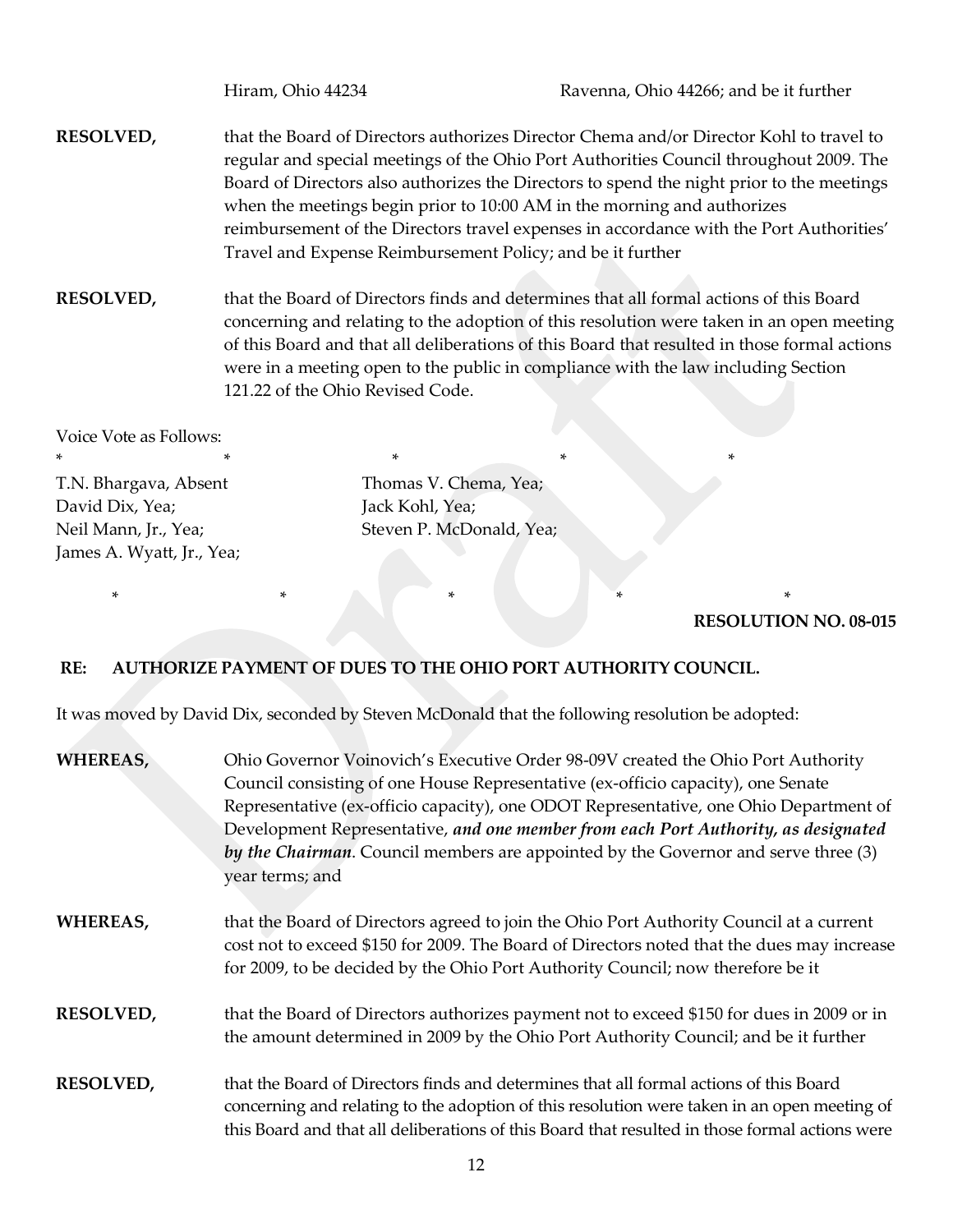in meeting open to the public in compliance with the law including Section 121.22 of the Ohio Revised Code.

Voice Vote as Follows:  $*$  \*  $*$  \*  $*$  \*  $*$  \*

James A. Wyatt, Jr., Yea;

T.N. Bhargava, Absent Thomas V. Chema, Yea; David Dix, Yea; Jack Kohl, Yea; Neil Mann, Jr., Yea; Steven P. McDonald, Yea;

## **RESOLUTION NO. 08-016**

\* \* \* \* \* \* \* \* \* \*

# **RE: ADOPT RETENTION SCHEDULE/GENERAL RECORDS SCHEDULE TO USE IN CONJUNCTION WITH THE PUBLIC RECORDS POLICY FOR USE BY THE PORTAGE COUNTY PORT AUTHORITY BOARD OF DIRECTORS' AND AUTHORIZE ADDITION OF THIS POLICY TO THE PORT AUTHORITY RULES AND REGULATIONS (BY-LAWS).**

It was moved by Steven McDonald, seconded by Jack Kohl that the following resolution be adopted:

| <b>WHEREAS,</b>  | on June 3, 2008, the Portage County Port Authority Board of Directors adopted Resolution<br>08-002 approving a Public Records Policy in accordance with the requirements of Ohio<br>House Bill No. 9; and                                                                                                                                                                                                 |
|------------------|-----------------------------------------------------------------------------------------------------------------------------------------------------------------------------------------------------------------------------------------------------------------------------------------------------------------------------------------------------------------------------------------------------------|
| WHEREAS,         | Section II (B) of the Public Records Policy requires that a Retention Schedule/General<br>Records Schedule for the maintenance and destruction of records also be provided; and                                                                                                                                                                                                                           |
| WHEREAS,         | the Board of Directors reviewed and approved the draft Retention Schedule/General<br>Records Schedule as provided by Attorney Denise Smith; now therefore be it                                                                                                                                                                                                                                           |
| <b>RESOLVED,</b> | that the Board of Directors agrees to adopt the Retention Schedule/General Records<br>Schedule for use in conjunction with the Portage County Port Authority's Public Records<br>Policy; and be it further                                                                                                                                                                                                |
| <b>RESOLVED,</b> | that the Port Authority Rules and Regulations (By-Laws) adopted by the Board of<br>Directors by Resolution 06-003 on June 6, 2006, are amended to incorporate this<br>additional policy in Article IX, Public Records Policy, as recommended by the Portage<br>County Port Authority Legal Counsel; and be it further                                                                                     |
| <b>RESOLVED,</b> | that the Board of Directors finds and determines that all formal actions of this Board<br>concerning and relating to the adoption of this resolution were taken in an open meeting of<br>this Board and that all deliberations of this Board that resulted in those formal actions were<br>in meeting open to the public in compliance with the law including Section 121.22 of the<br>Ohio Revised Code. |

Voice Vote As Follows: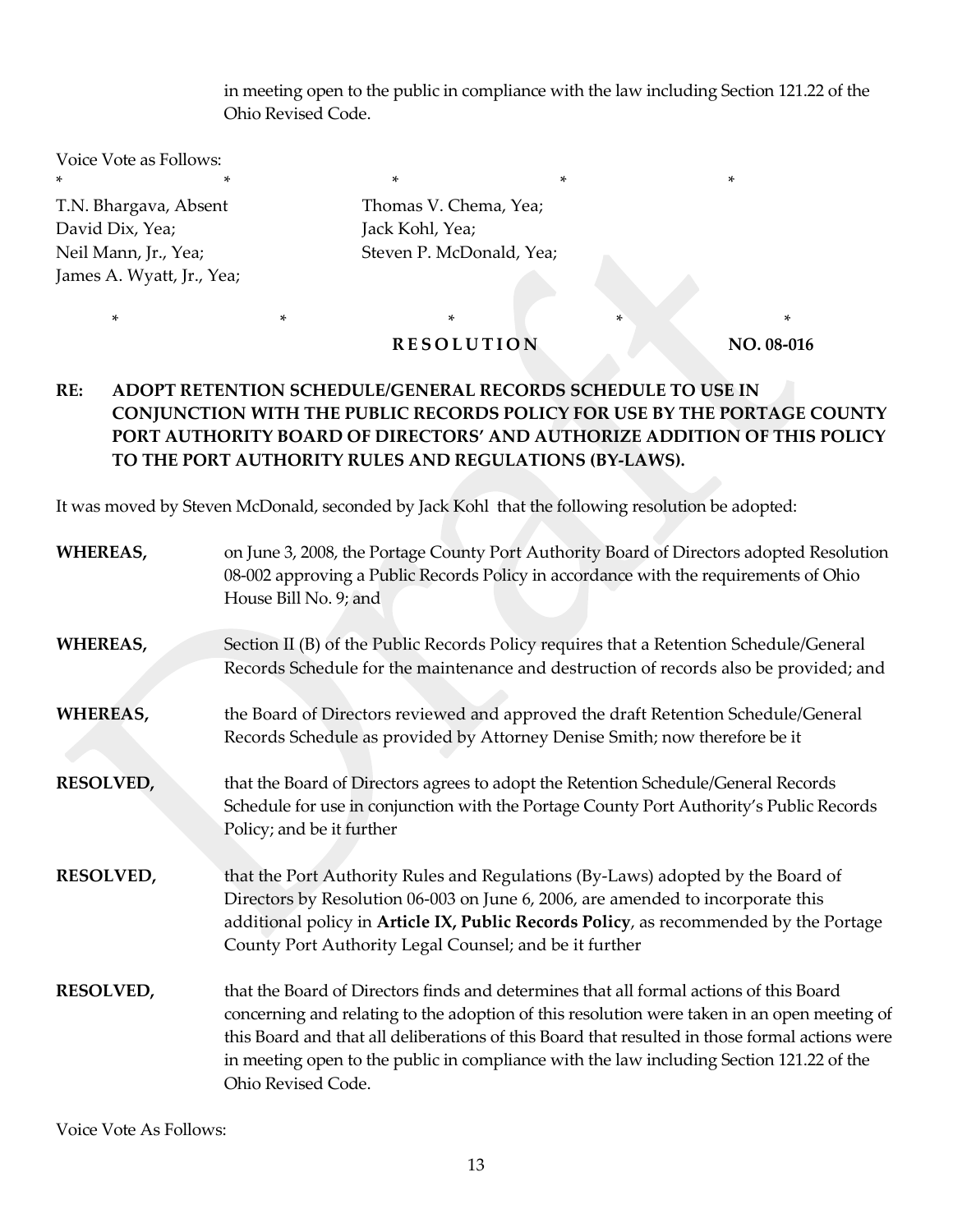\* \* \* \* \* T.N. Bhargava, absent; Thomas V. Chema, yea; David Dix, yea; Jack Kohl, yea; James A. Wyatt, Jr.; yea

Neil Mann, Jr., yea; Steven P. McDonald, yea;

# **PORTAGE COUNTY PORT AUTHORITY BOARD OF DIRECTORS GENERAL RECORDS SCHEDULE Resolution 08-016 – December 2, 2008**

**\*\*\*\*\*\*\*\*\*\*\***

These schedules list records that are commonly found in many offices and departments. Local governments may enact a General Schedule that covers all departments or may have each department enact their own schedule that incorporates these records.

| <b>ACCIDENT REPORTS/FILES</b>                          |                                                                                             |
|--------------------------------------------------------|---------------------------------------------------------------------------------------------|
| Bodily injury to non-employee                          | Six years provided no action pending                                                        |
| Employee injury reports                                | Place in personnel file                                                                     |
| Damage to county vehicle                               | 6 years provided no action pending                                                          |
| ACCOUNTS RECEIVABLE LEDGER AND DOCUMENTS               | Three years provided audited                                                                |
| <b>ACTIVITY REPORTS</b>                                | Two years                                                                                   |
| <b>AGENDAS</b>                                         | <b>Two Years</b>                                                                            |
| <b>ANNUAL COUNTY BUDGETS</b>                           | Permanent                                                                                   |
| ANNUAL DEPARTMENTAL/OFFICE BUDGET                      | Five years                                                                                  |
| <b>ANNUAL REPORTS</b>                                  | Permanent                                                                                   |
| APPLICATION FOR EMPLOYMENT<br>(Unsuccessful/Not Hired) | One year after receipt                                                                      |
| <b>ATTENDANCE REPORTS/RECORDS</b>                      | Three years                                                                                 |
| AUDIOVISUAL, PR & TRAINING MATERIALS                   | Until information is superseded,<br>obsolete, or replaced. Appraise for<br>historical value |
| AUDIT REPORTS (FEDERAL, STATE & INTERNAL)              | Five years                                                                                  |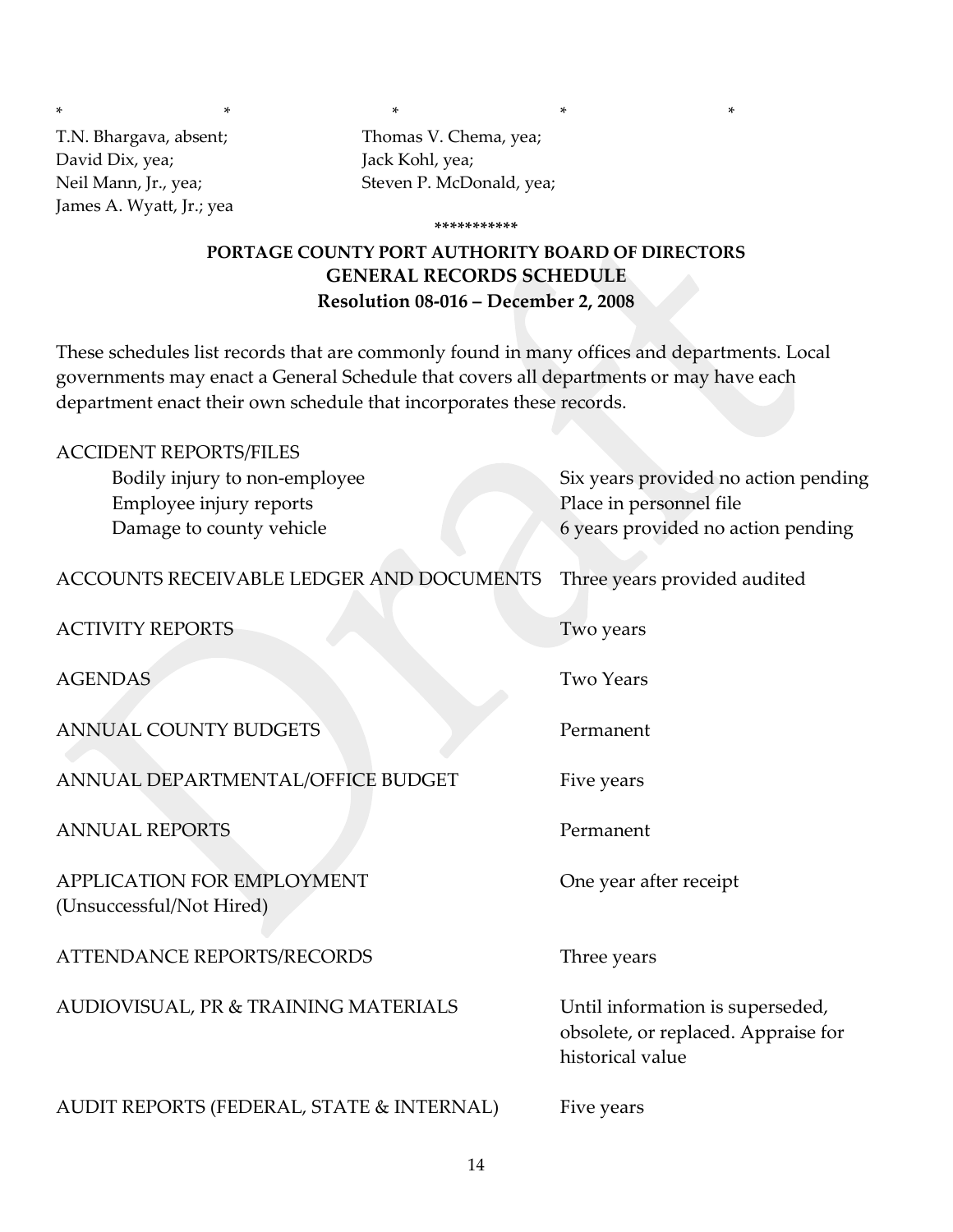## AUTOMATIC DATA PROCESSING AND Erase when no longer of administrative

ELECTRONIC DATA PROCESSING MEDIA Separately schedule any ADP or EDP

BIDS (Successful)

value

media, which is to be maintained as a file or record series.

BADGES AND IDs Turn in upon termination of employment

BANK DEPOSIT RECEIPTS Three years provided audited

BANK STATEMENTS THE STATE STATE SERVICE STATE SERVICE STATE SERVICE STATE SERVICE STATE STATE STATE STATE STATE STATE STATE STATE STATE STATE STATE STATE STATE STATE STATE STATE STATE STATE STATE STATE STATE STATE STATE ST

BLANK FORMS Until obsolete or superseded

BLUE PRINTS/VELLUMS Until updated, superseded or obsolete. Appraise for historical value

> A. Copies of successful bids to provide goods and/or services. Three fiscal years after expiration of contract.

B. Original, if made part of a contract and filed with contract. Fifteen years after expiration of contract.

BIDS (Unsuccessful) Two years after letting of the contract.

BOND COUPONS Two years provided audited

BOND REGISTERS Twenty years after issue called or redeemed

BONDS (Redeemed) Two fiscal years after redeemed, provided audited

BUDGET PREPARATION DOCUMENTS (Working Papers) Four years

BULLETINS, POSTERS, AND NOTICES TO EMPLOYEES Until no longer administratively necessary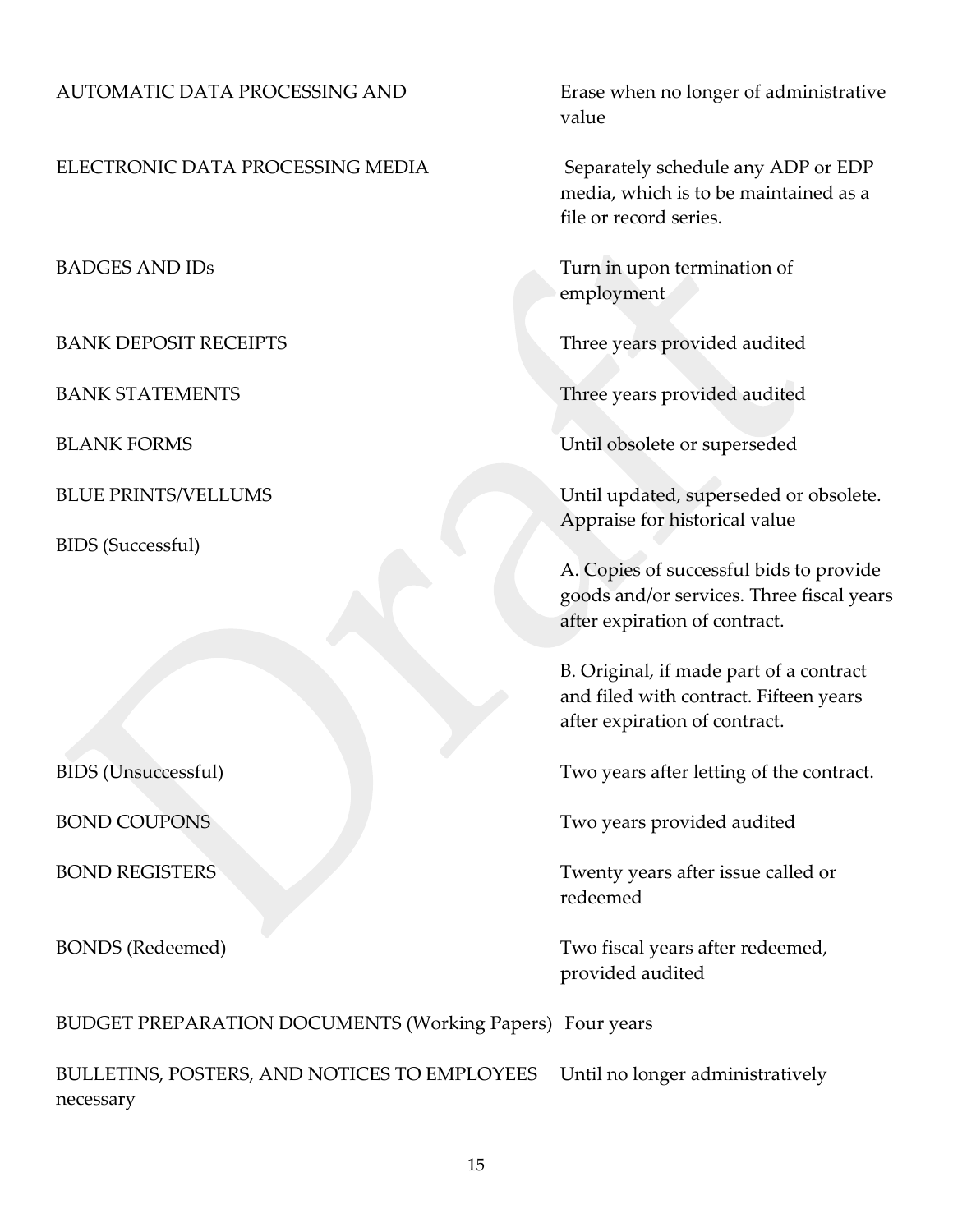CALIBRATION RECORDS Five years

CASH BOOKS AND CASH JOURNALS Three years provided audited

CLAIMS AND LITIGATION RECORDS Five years after case is closed and

COMPLIANCE REPORTS Five years

CONTINUING EDUCATION CERTIFICATIONS/CLASS/ Place in personnel file SEMINARS/TRAINING ATTENDANCE RECORDS

**CORRESPONDENCE** Routine Form Letters **Contact Cone year** One year General Two years **Contract Contract Contract Contract Contract Contract Contract Contract Contract Contract Contract Contract Contract Contract Contract Contract Contract Contract Contract Contract Contract Contract Contr** 

DELIVERY SLIPS/PACKING SLIPS Two years

DESK/APPOINTMENT CALENDAR Three months after the end of the

DISPATCHER RADIO/TELEPHONE CALLS/AUDIO Thirty days, erase and reuse provided RECORDINGS no action pending

necessary

CANCELED CHECKS Three years provided audited

CHECK REGISTERS Three years provided audited

appeals are exhausted

CONTRACTS Fifteen years after expiration

COPIES OF RECORDS Destroy when no longer of administrative value

Executive Five years

calendar year

DISASTER PLANS Until updated or superseded

DRAFTS Until no longer administratively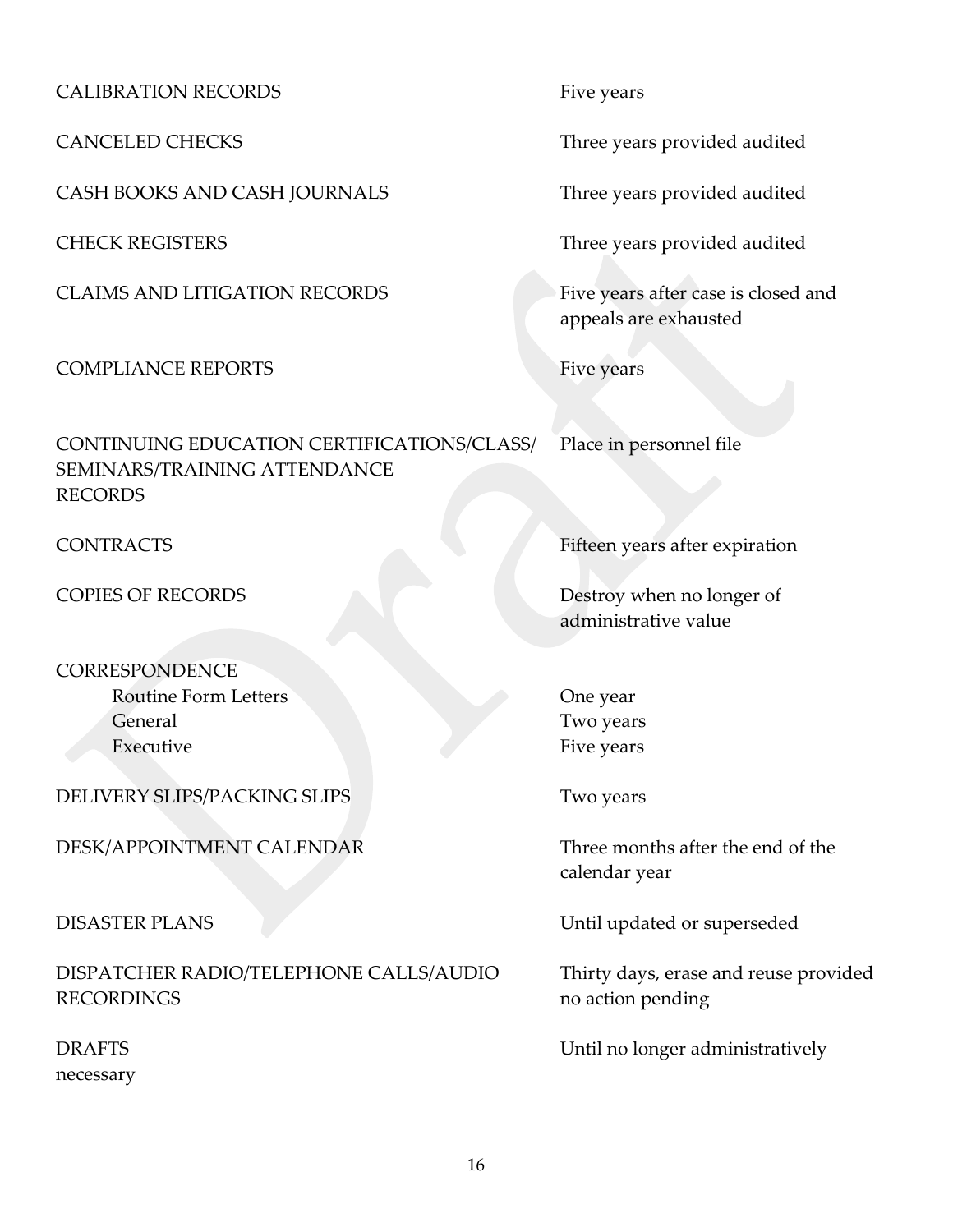# EQUIPMENT INVENTORIES Three years

EQUIPMENT MAINTENANCE RECORDS Life of the equipment

EXPENSE RECORDS Three years

FAX

# FEDERAL GRANT FILES, SUPPORTING FINANCIAL Five years provided all State or Federal RECORDS AND DOCUMENTS audits have been conducted, the audit

FLOW CHARTS (OPERATIONS) Two Years

FUEL USAGE RECORDS Three years

GENERAL ORDERS, DIRECTIVES, POLICIES, RULES, Until superseded, retain one copy until REGULATIONS OR PROCEDURES audited

**HEARINGS** Audio and video recordings The Cone year Report of proceedings Permanent Transcripts Five years

INVENTORIES (Annual of County Property) Three years provided audited

DRAWINGS, TRACINGS, MYLARS Until updated, superseded, or obsolete. Appraise for historical value

ELECTRONIC MAIL (e-mail) **Retain according to content.** Contact the LGRP for more information about retaining electronic mail

Logs One year Messages Treat as correspondence

> reports released and all litigation, claims, or audit findings have been resolved

INSURANCE POLICIES Two years after expiration, provided all claims settled

INVOICES (Paid) County auditor record copy, three years, provided audited. Duplicate copies two years.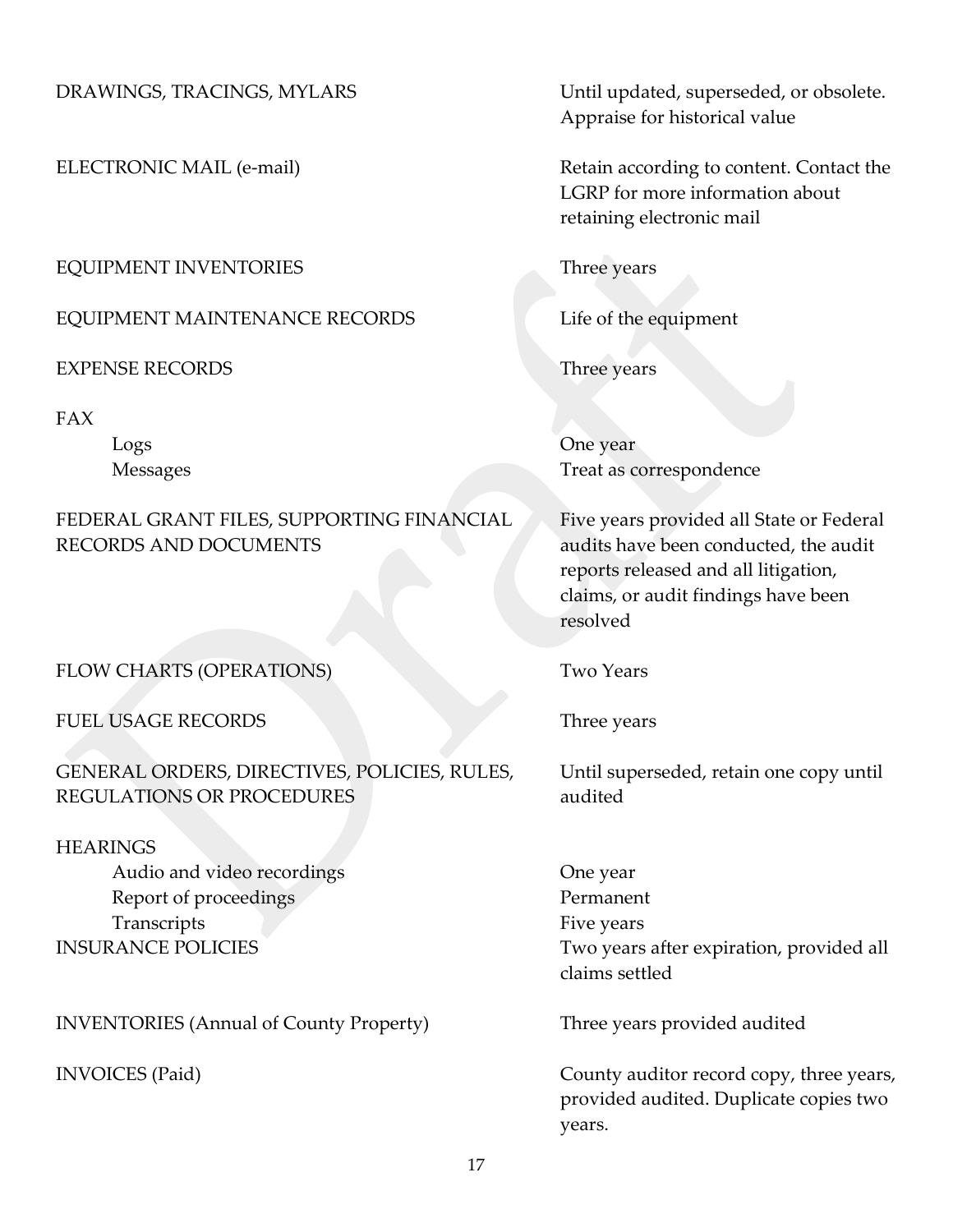#### LEASES

LEAVE REQUESTS (Sick and Vacation) Three years provided audited

LICENSES, PERMITS, CERTIFICATIONS One year after expiration

MAIL

Postal records Two years

MANAGEMENT AND OPERATIONS REPORTS Monthly/quarterly/Semiannual Until incorporated in an annual report Annual Five years **Fixed** Consultant Five years

MANUALS, HANDBOOKS, AND DIRECTIVES Until superseded, obsolete, or replaced.

MATERIAL SAFETY SHEETS Until superseded

MEETING NOTICES One year

MINUTES OF MEETINGS Official Copy Permanent

911 SYSTEM

JOB DESCRIPTIONS Until superseded or classification abolished

Equipment Two years after expiration Real estate Five years after expiration, provided audited

Unsolicited mail Until no longer administratively necessary

MAILING LISTS Until updated, superseded or obsolete

Retain one file copy for five years

MEMORANDA Use correspondence periods

Audio and video recordings **One year provided information concern** the meeting is substantially transcribed to hardcopy Drafts/Notes Until official minutes are approved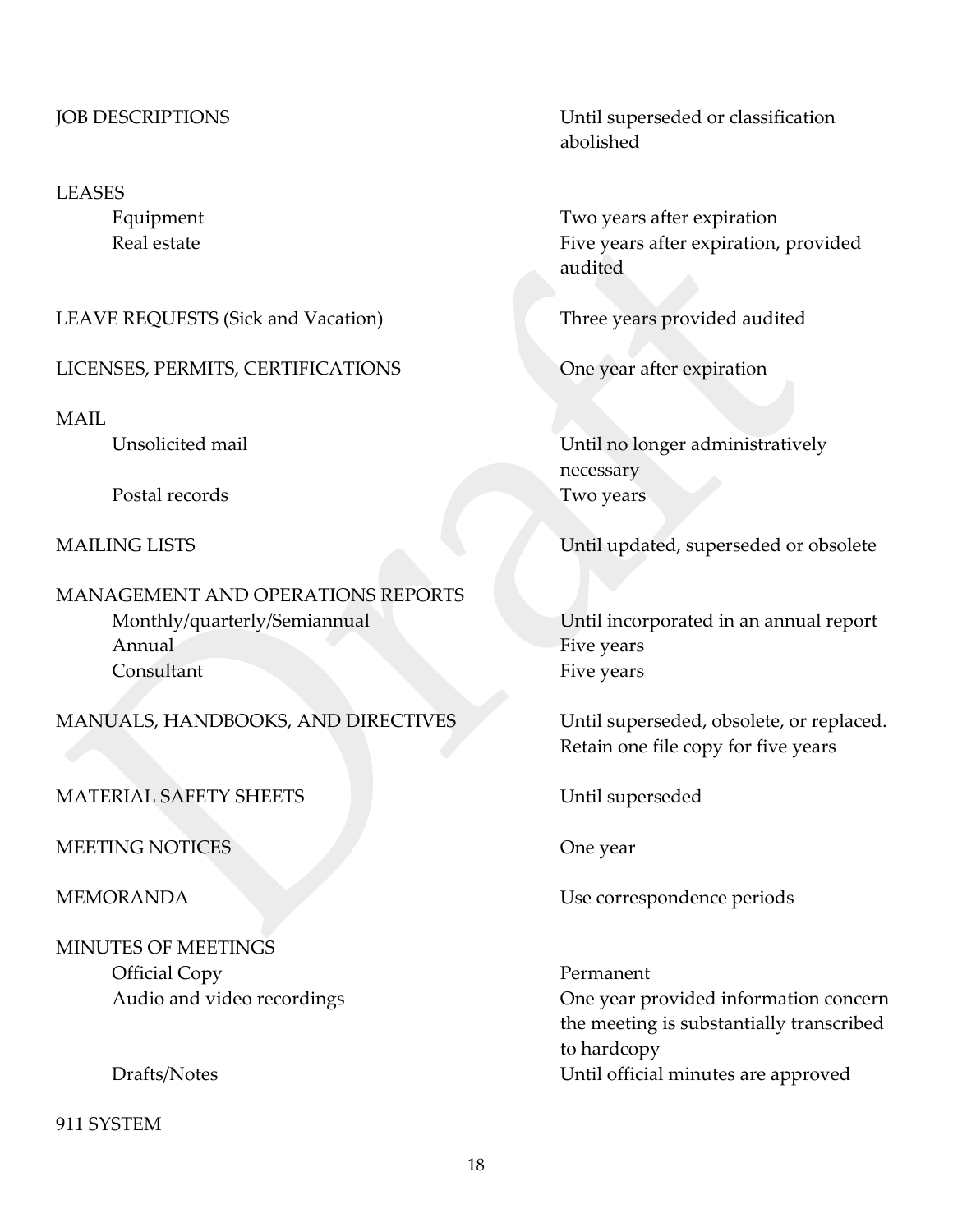Documentation Life of system Logs Three years Printouts One year

action

#### OATHS OF OFFICE OF ELECTED OFFICIALS Ten years after leaving office

PAY-INS TO TREASURY RECORDS Three years provided audited

PLATS AND MAPS Permanent

PRELIMINARY DRAFTS OF LETTERS, MEMORANDA, Destroy when no longer of WORKSHEETS, REPORTS, AND THE PREPARATION administrative value to the office OF RECORDED INFORMATION

PRESS/NEWS RELEASES Three years

PRINTING ORDERS Three years

PROFESSIONAL ASSOCIATION RECORDS Destroy when no longer of

PUBLICATIONS (created by the local government) Until superseded or obsolete. Retain one

Recording Tapes Thirty days then reuse provided no

OFFICIALS. BONDS Ten years after expiration

PERSONNEL FILES Two years after employee terminates purge extraneous records. Retain retirement waivers, service record and leave balances.

PETTY CASH RECORDS Three years provided audited

PHOTO FILE Until information is no longer current. Appraise for historical value

administrative value

PROJECT PLANS/DRAWINGS Life of project or obsolete. Appraise for historical value

PUBLICATION STOCK Thirty days after obsolescence

copy permanently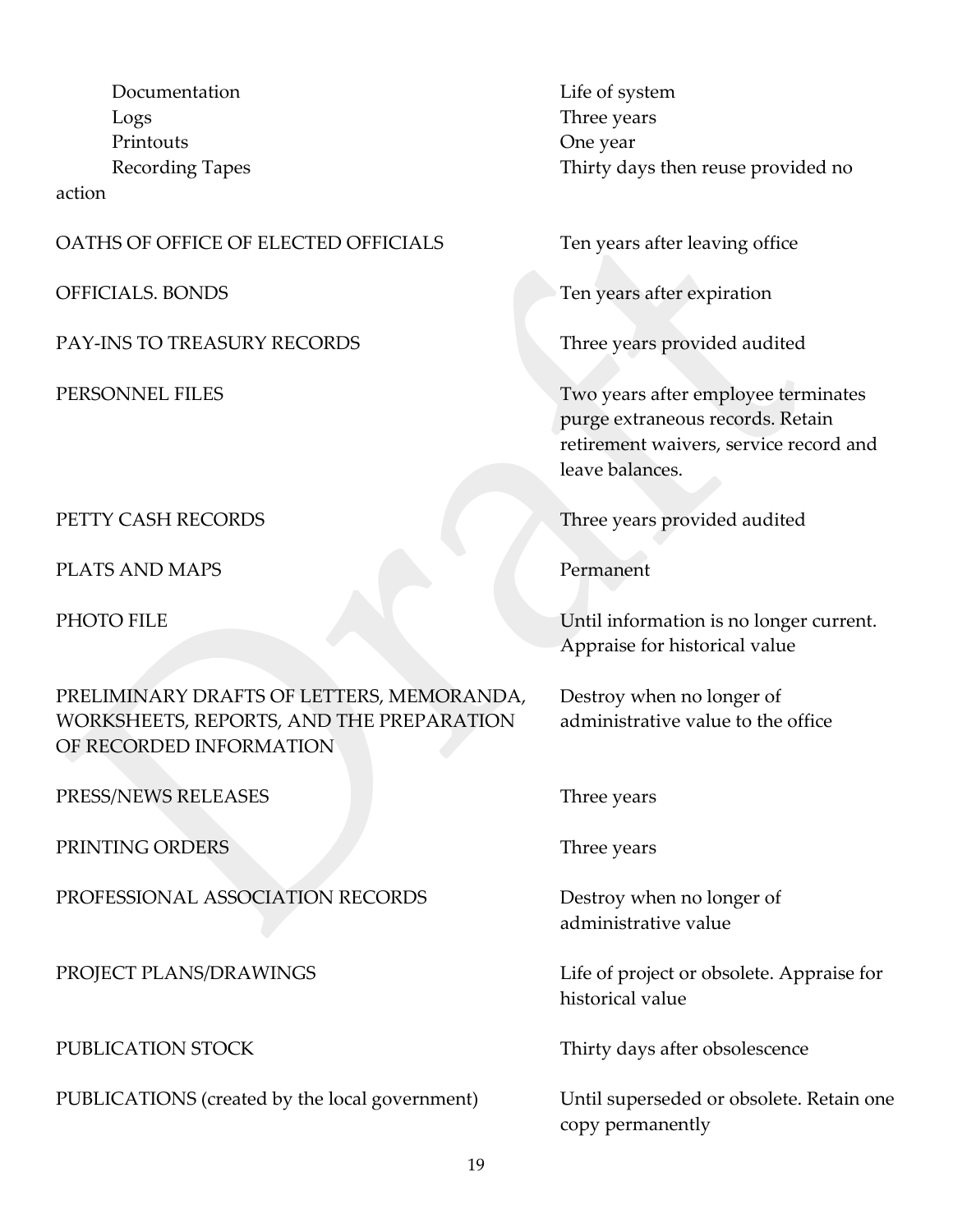RECEIVING DOCUMENTS Three years

RECORDS OF ACCRUED FEES Three years provided audited

RECORDS OF RECEIPTS AND EXPENDITURES Ten years

RECORDS REQUESTS Two years

RECORDS DOCUMENTS (RC-1, RC-2, RC-3) Permanent

REQUISITIONS Three years

RESEARCH FILES Five years

SPEECHES/PRESENTATIONS Three years

STATISTICAL REPORTS Annual Five years **Fixed** Consultant produced Five years

SURVEYING/ FIELD NOTES Permanent

TABLE OF ORGANIZATION/ORGANIZATIONAL CHARTS Until superseded

TAPE RECORDINGS, VIDEO RECORDINGS & One year after transcribed or minutes SHORT-HAND NOTES approved. Exceptions: two years for

PURCHASE ORDERS Three years provided audited

RECEIPT DOCUMENTS Two years provided audited

REFERENCE/LIBRARY MATERIALS Until superseded, obsolete or replaced

ROSTERS/DIRECTORIES One year after superseded or obsolete

SCRAPBOOKS/YEARBOOKS Appraise for historical value

Monthly/Quarterly/Semiannual Until incorporated into annual report

SURVEILLANCE TAPES/VIDEOS Thirty days then reuse provided no action pending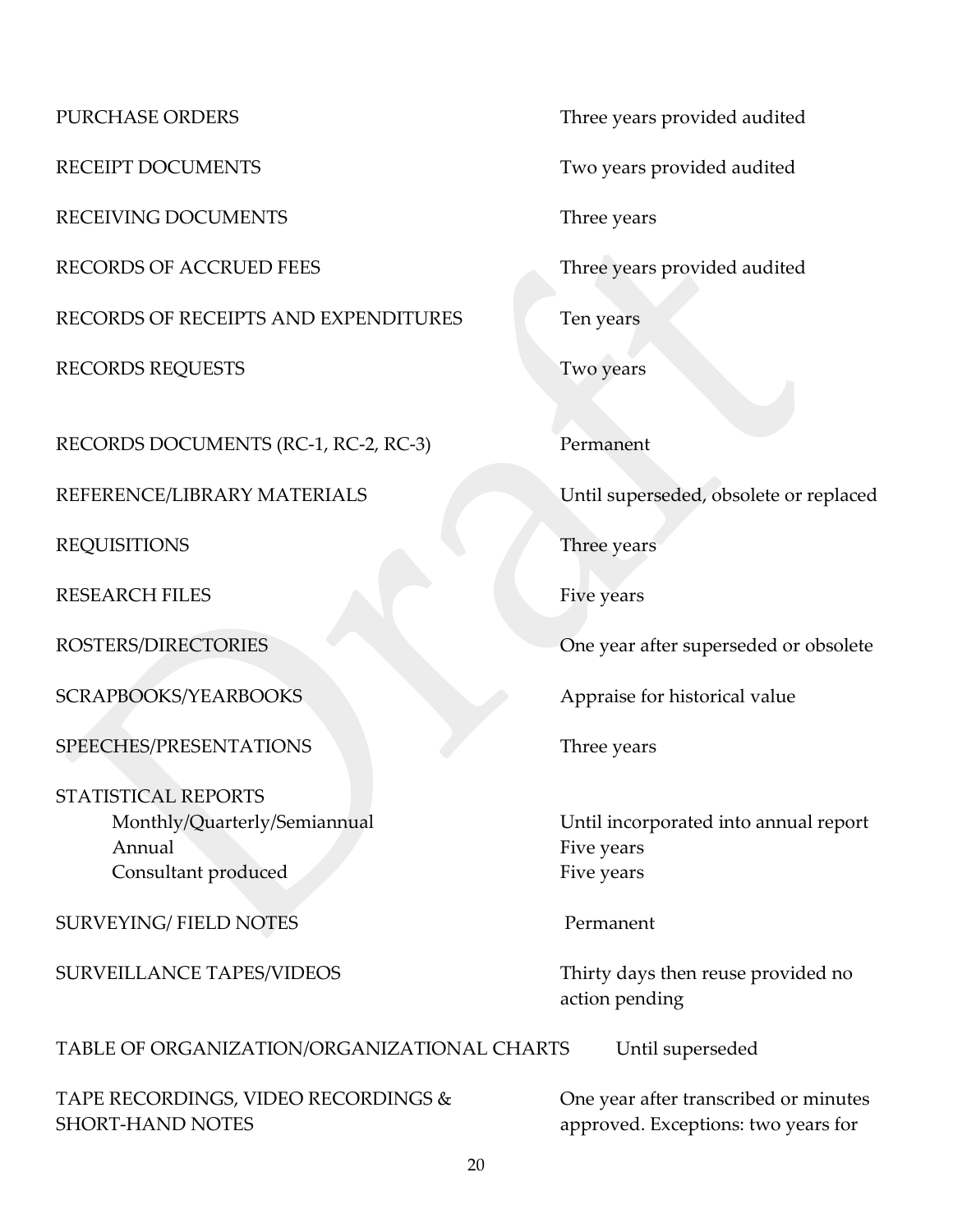Statutory Boards and Commissions.

TELEPHONE RECORDS

Documentation Life of system Service record Two years

TIME CARDS, TIME SHEETS,

TRAINING MATERIAL/LESSON PLANS Until superseded

TRAVEL EXPENSE REPORTS TRAVEL TRAVEL EXPENSE REPORTS

VEHICLE MAINTENANCE RECORDS Until vehicle sold

VEHICLE MILEAGE RECORDS Until vehicle sold

VISITORS. LOG OR SIGN-IN SHEETS One year

VOICE MAIL necessary System Documentation Life of system

VOUCHERS Three years provided audited WARRANT REGISTERS/JOURNALS Three years provided audited

WORK ORDERS Two years

Messages Until no longer of administratively necessary Charges/Bills Two years, provided audited System equipment inventory **Continually updated**, retain superseded data one year

PAYROLL SIGN IN SHEETS Three years, provided audited

UNIFORM RECORD Three years provided audited

Messages Until no longer administratively

VOUCHER REGISTERS Three years provided audited

WARRANTS (Paid) Three fiscal years provided audited

WORK SCHEDULES One year after schedule changed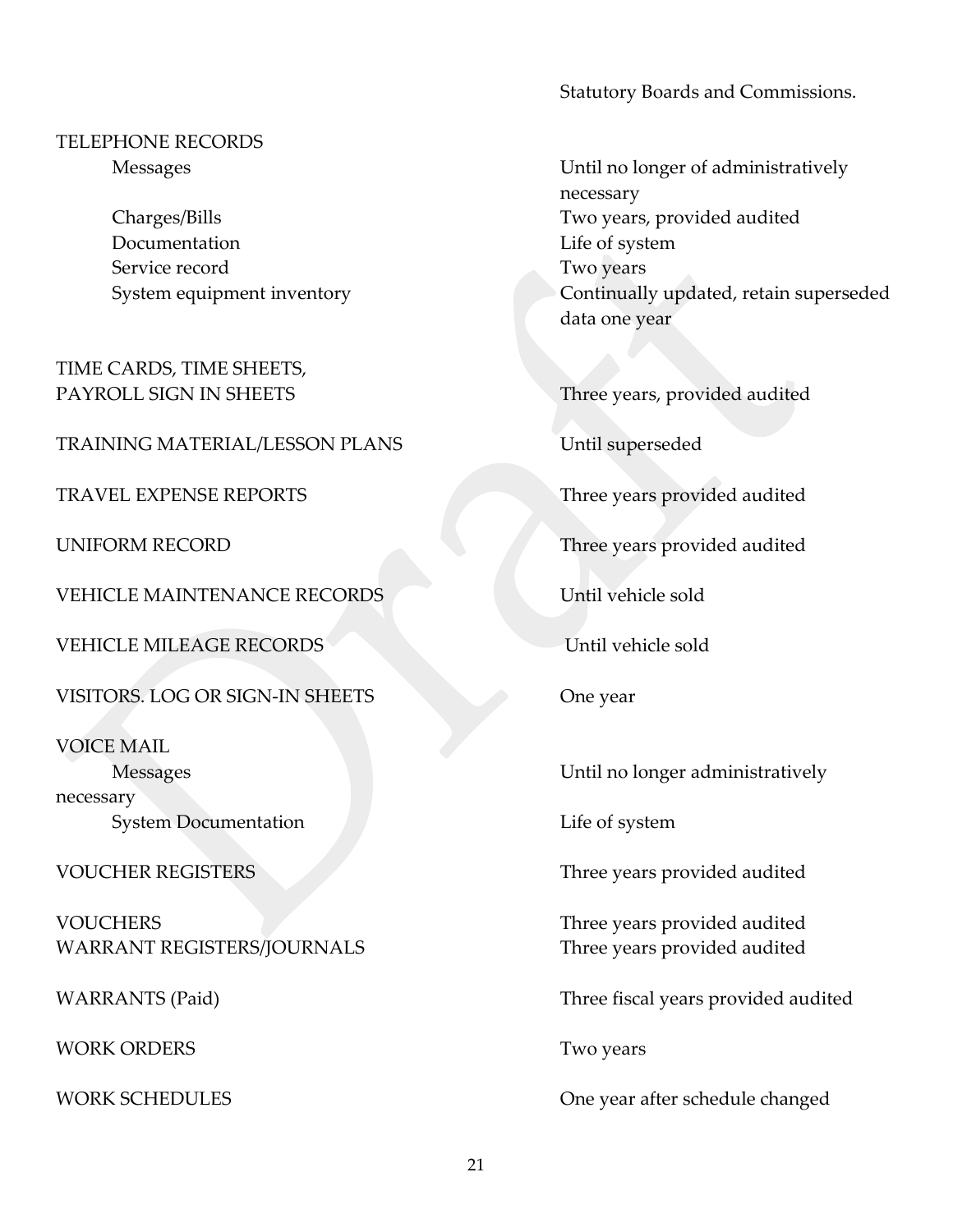### **RE: RESOLUTION OF THANKS TO PORTAGE COUNTY PORT AUTHORITY CHAIRMAN THOMAS V. CHEMA.**

\* \* \* \* \*

It was moved by David Dix, seconded by Jack Kohl that the following resolution be adopted:

**WHEREAS,** the Portage County Port Authority was created by the Portage County Board of Commissioners on April 9, 2002; and **WHEREAS,** Portage County Port Authority Chairman Thomas V. Chema was originally appointed by the Board of Commissioners on November 22, 2005 to serve a three year term, ending December 31, 2008. His current term expires December 31, 2011; and **WHEREAS,** Chairman Chema has served as the Chairman since his appointment at the March 3, 2006 Board meeting; now therefore be it **RESOLVED,** that the Portage County Port Authority Board of Directors thanks Chairman Chema for his leadership, dedication, direction and contribution to the Port Authority during his chairmanship. The Board of Directors offers a sincere "Thank You" for Director Chema's continued support and expresses deep appreciation to Director Thomas V. Chema for his contributions to Portage County; and be it further **RESOLVED,** that the Board of Directors finds and determines that all formal actions of this Board concerning and relating to the adoption of this resolution were taken in an open meeting of this Board and that all deliberations of this Board that resulted in those formal actions were in a meeting open to the public in compliance with the law including Section 121.22 of the Ohio Revised Code.

Voice Vote as Follows:

\* \* \* \* \* \* \* \* T.N. Bhargava, Absent David Dix, Yea; Jack Kohl, Yea; Neil Mann, Jr., Yea; Steven P. McDonald, Yea; James A. Wyatt, Jr., Yea;

\* \* \* \* \*

**JOURNAL ENTRY December 2, 2008**

Motion by Jack Kohl, seconded by Steven McDonald to authorize payment to the Portage County Department of Economic Development of \$100 for the attendance at the October 2, 2008 Economic Development Seminar of Directors David Dix, T.N. Bhargava, Jim Wyatt and Internal Auditor Carol Kurtz. All in favor, motion carries.